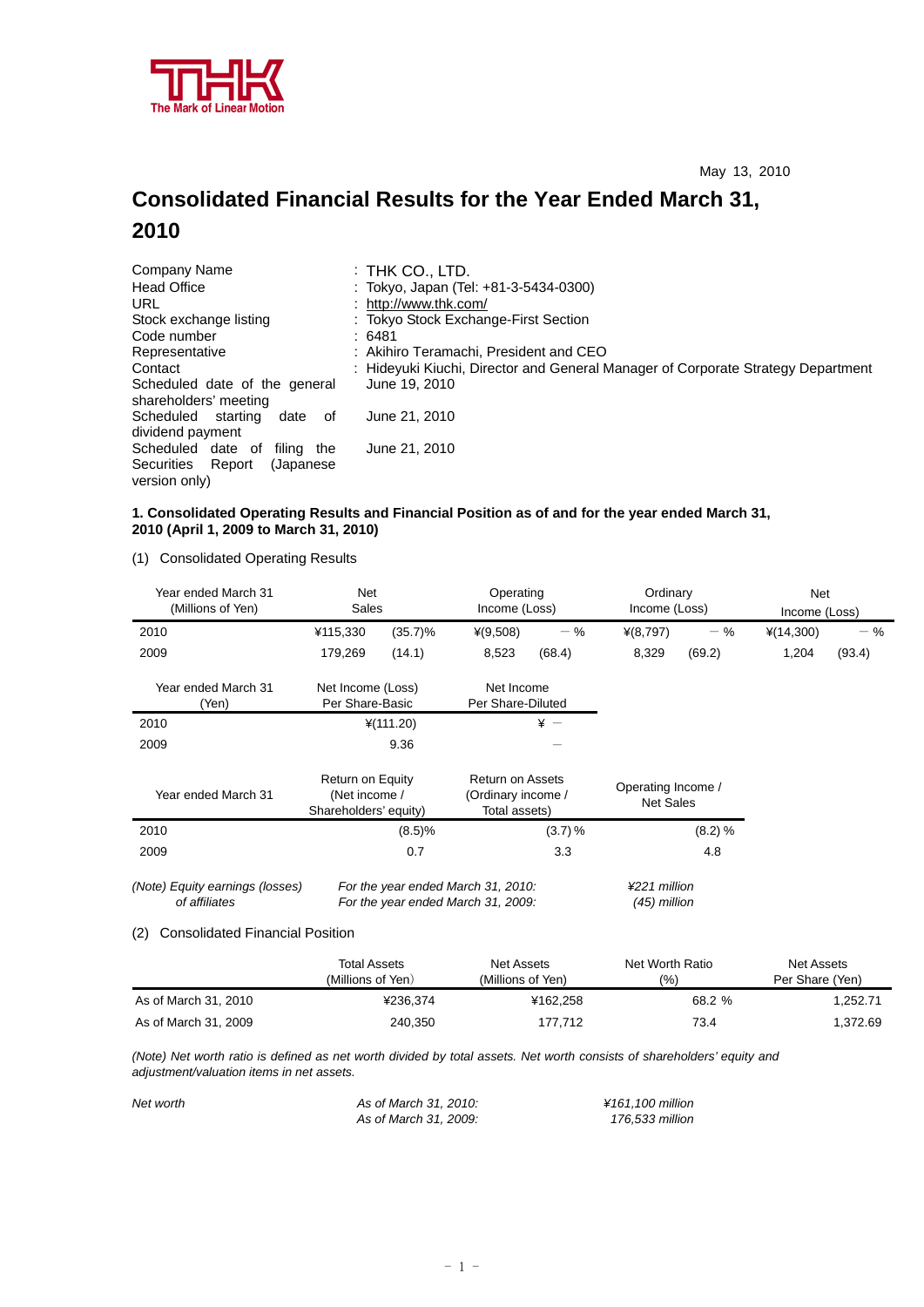## (3) Consolidated Cash Flows

| Year ended March 31<br>(Millions of Yen) | Net Cash Provided by<br><b>Operating Activities</b> | Net Cash Used in<br><b>Investing Activities</b> | Net Cash Provided by<br><b>Financing Activities</b> | Cash and Cash<br>Equivalents,<br>End of Year |
|------------------------------------------|-----------------------------------------------------|-------------------------------------------------|-----------------------------------------------------|----------------------------------------------|
| 2010                                     | ¥4.401                                              | $*(7,322)$                                      | ¥7.932                                              | ¥69.266                                      |
| 2009                                     | 25.192                                              | (19,078)                                        | 11.030                                              | 64.130                                       |

#### **2. Dividends**

|                  | Dividend Per Share (Yen)                     |                                                    |                                                  |          |       |  |
|------------------|----------------------------------------------|----------------------------------------------------|--------------------------------------------------|----------|-------|--|
|                  | <b>First Quarter</b><br>end as of<br>June 30 | <b>Second Quarter</b><br>end as of<br>September 30 | <b>Third Quarter</b><br>end as of<br>December 31 | Year end | Total |  |
| 2009 (Actual)    |                                              | 12.00                                              |                                                  | 8.00     | 20.00 |  |
| 2010 (Actual)    |                                              | 7.50                                               |                                                  | 7.50     | 15.00 |  |
| 2011 (Projected) |                                              | 8.00                                               |                                                  | 8.00     | 16.00 |  |

|                  | Total Amount of<br>Dividends for<br>the year<br>(Millions of Yen) | Payment Ratio<br>(Consolidated) | Cash Dividends<br>/ Net Assets |
|------------------|-------------------------------------------------------------------|---------------------------------|--------------------------------|
| 2009 (Actual)    | 2,572                                                             | 213.7%                          | 1.4%                           |
| 2010 (Actual)    | 1.929                                                             | $-$ %                           | 1.1%                           |
| 2011 (Projected) | n/a                                                               | 20.2%                           | n/a                            |

## **3. Consolidated Segment Information**

## (1) Business segment

|                            | Industrial<br>Equipment-Related | Transportation<br>Equipment-Related | Corporate/    |              |
|----------------------------|---------------------------------|-------------------------------------|---------------|--------------|
| Year ended March 31, 2010  | <b>Business</b>                 | <b>Business</b>                     | Elimination   | Consolidated |
| Sales to customers         | ¥84,726                         | ¥30,604                             | $\frac{1}{2}$ | ¥115,330     |
| Inter-segment              |                                 |                                     |               |              |
| Total                      | 84,726                          | 30,604                              |               | 115,330      |
| Operating expense          | 84,244                          | 34,913                              | 5,680         | 124,839      |
| Operating income (loss)    | 481                             | (4,309)                             | (5,680)       | (9,508)      |
| Assets<br>Depreciation and | 139,703                         | 26.477                              | 70,193        | 236,374      |
| amortization               | 7,345                           | 2,328                               | 63            | 9,736        |
| Capital expenditure        | 3,437                           | 948                                 | 60            | 4.447        |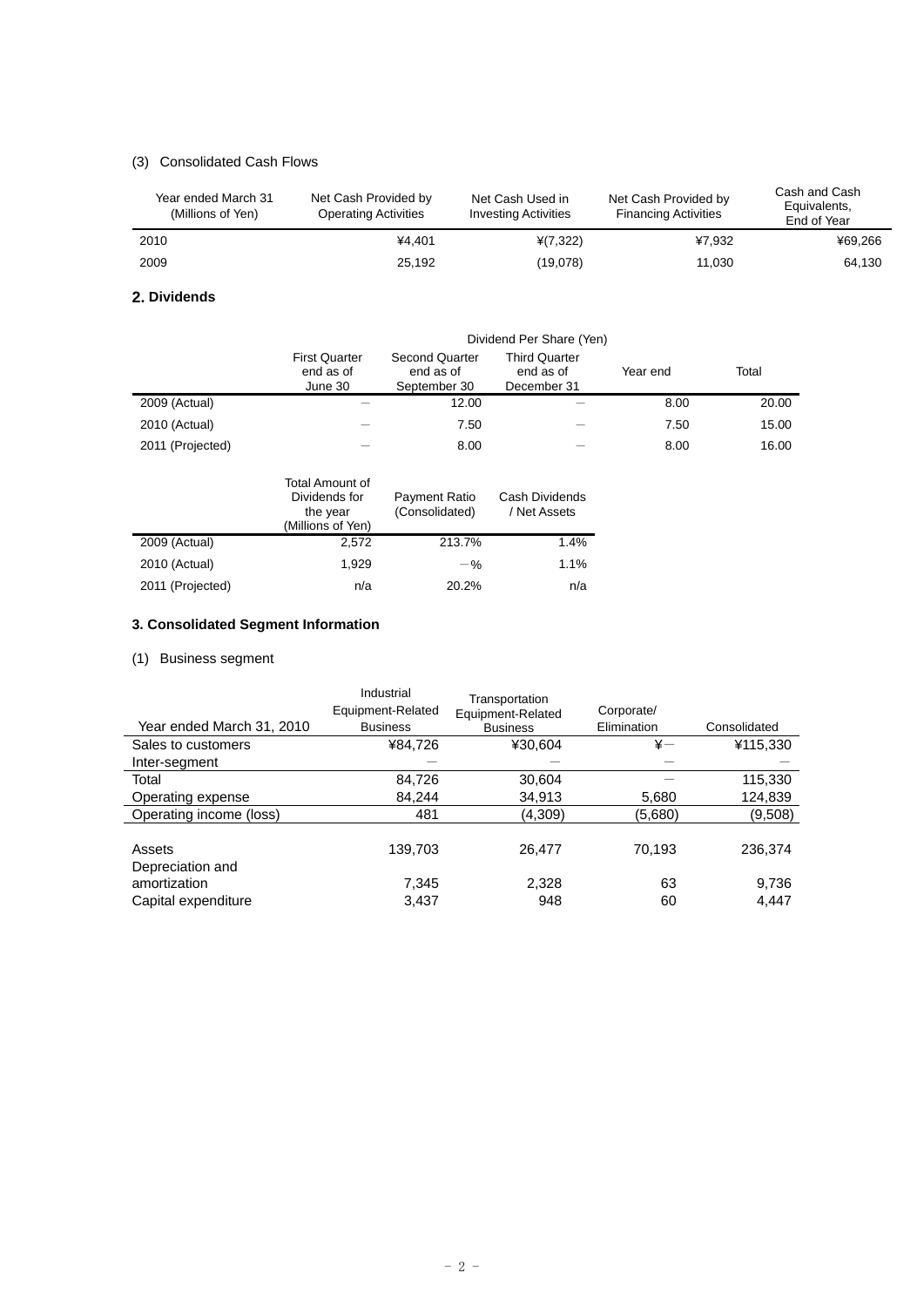|                           | Industrial        | Transportation    |             |              |
|---------------------------|-------------------|-------------------|-------------|--------------|
|                           | Equipment-Related | Equipment-Related | Corporate/  |              |
| Year ended March 31, 2009 | <b>Business</b>   | <b>Business</b>   | Elimination | Consolidated |
| Sales to customers        | ¥144,336          | ¥34.932           | $\ddot{x}-$ | ¥179,269     |
| Inter-segment             |                   |                   |             |              |
| Total                     | 144.336           | 34.932            |             | 179.269      |
| Operating expense         | 124,401           | 39,458            | 6,885       | 170,745      |
| Operating income (loss)   | 19.934            | (4,526)           | (6,885)     | 8,523        |
|                           |                   |                   |             |              |
| Assets                    | 145.418           | 31.599            | 63.333      | 240.350      |
| Depreciation and          |                   |                   |             |              |
| amortization              | 8.151             | 2.415             | 69          | 10,636       |
| Impairment losses         | 933               |                   |             | 933          |
| Capital expenditure       | 12.320            | 3,561             | 98          | 15.980       |

## (2) Geographical segment

|                           |          | The      |         | Asia and | Corporate/  |              |
|---------------------------|----------|----------|---------|----------|-------------|--------------|
| Year ended March 31, 2010 | Japan    | Americas | Europe  | other    | Elimination | Consolidated |
| Sales to customers        | ¥77.666  | ¥14.410  | ¥12.429 | ¥10.823  | $\ddot{x}-$ | ¥115.330     |
| Inter-segment             | 19.518   | 45       | 20      | 1,584    | (21, 168)   |              |
| Total                     | 97.184   | 14.456   | 12.450  | 12.407   | (21, 168)   | 115,330      |
| Operating expense         | 98,660   | 14,821   | 14.026  | 12,939   | (15,609)    | 124,839      |
| Operating income (loss)   | (1, 476) | (364)    | (1,576) | (531)    | (5, 559)    | (9,508)      |
|                           |          |          |         |          |             |              |
| Assets                    | 170.606  | 10.437   | 12.131  | 27.262   | 15.936      | 236.374      |

|                           |          | The      |         | Asia and | Corporate/   |              |
|---------------------------|----------|----------|---------|----------|--------------|--------------|
| Year ended March 31, 2009 | Japan    | Americas | Europe  | other    | Elimination  | Consolidated |
| Sales to customers        | ¥115.281 | ¥23.922  | ¥24.887 | ¥15.177  | $\ddot{x}$ — | ¥179.269     |
| Inter-segment             | 45.945   | 55       | 74      | 5,177    | (51, 253)    |              |
| Total                     | 161.227  | 23.977   | 24,962  | 20,355   | (51, 253)    | 179,269      |
| Operating expense         | 147.574  | 22,624   | 23,913  | 20,033   | (43, 401)    | 170,745      |
| Operating income (loss)   | 13.652   | 1,352    | 1.048   | 321      | (7, 851)     | 8,523        |
|                           |          |          |         |          |              |              |
| Assets                    | 117.888  | 11.568   | 11.462  | 25.409   | 74.022       | 240.350      |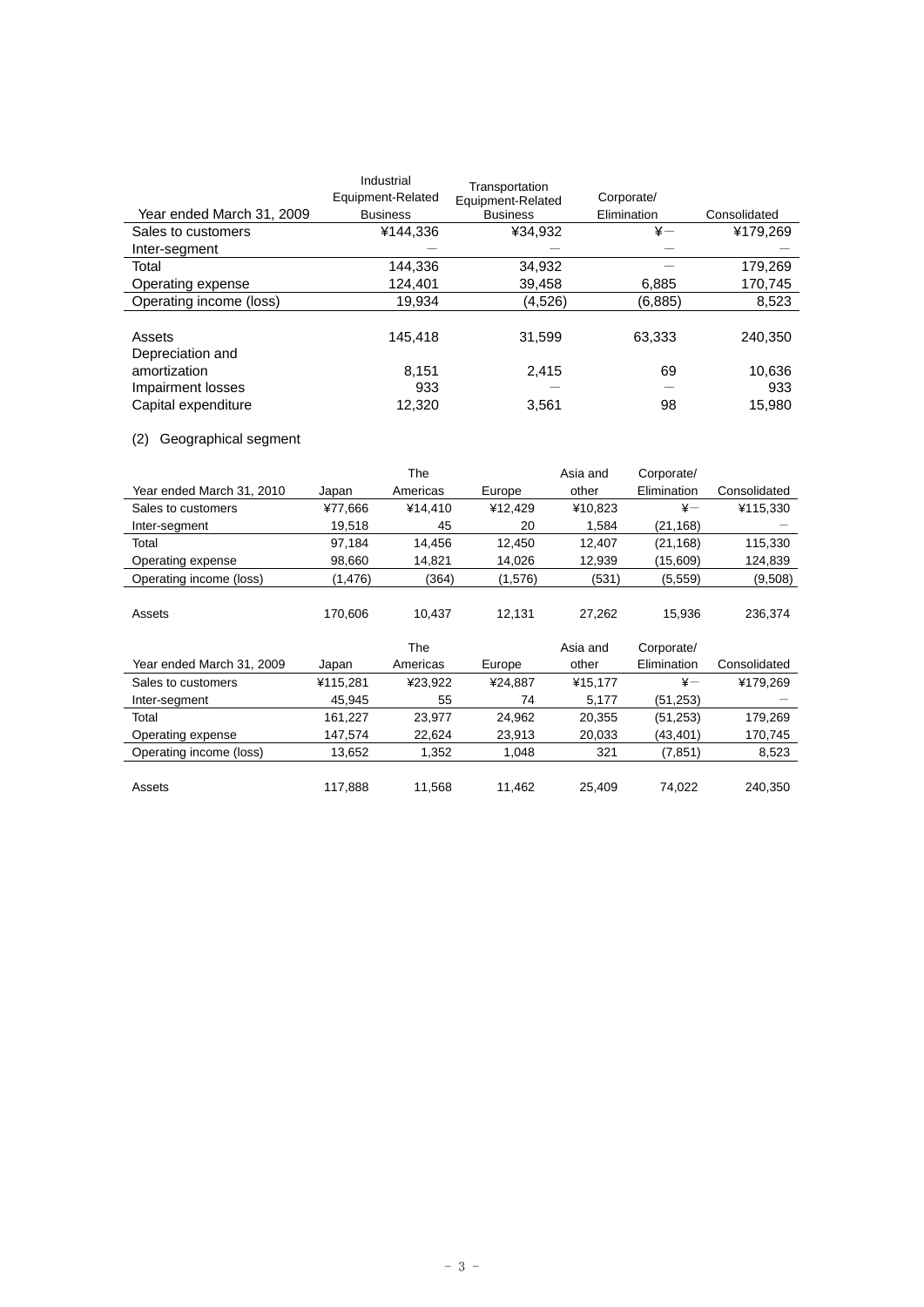## (3) Overseas sales

| Year ended March 31 | 2010            |       | 2009            |       |  |
|---------------------|-----------------|-------|-----------------|-------|--|
|                     | Millions of Yen | %     | Millions of Yen | %     |  |
| The Americas        | ¥14.552         | 12.6  | ¥23.266         | 13.0  |  |
| Europe              | 12.635          | 11.0  | 24.915          | 13.9  |  |
| Asia and other      | 17.846          | 15.5  | 21.520          | 12.0  |  |
| Total               | 45.034          | 39.0  | 69.702          | 38.9  |  |
| Consolidated        | 115,330         | 100.0 | 179.269         | 100.0 |  |

## **4. Forecasts for the year ending March 31, 2011 (April 1, 2010 to March 31, 2011)**

|                                             | <b>Net</b><br>Sales<br>(Millions of Yen) | Operating<br>Income<br>(Millions of Yen) | Ordinary<br>Income<br>(Millions of Yen) | <b>Net</b><br>Income<br>(Millions of Yen) | Net Income per<br>Share (Yen) |
|---------------------------------------------|------------------------------------------|------------------------------------------|-----------------------------------------|-------------------------------------------|-------------------------------|
| Second Quarter ending<br>September 30, 2010 |                                          |                                          |                                         |                                           |                               |
| (amount)                                    | ¥86.000                                  | ¥7.900                                   | ¥8.200                                  | ¥5.000                                    | ¥38.88                        |
| (percentage)                                | 81.4%                                    | $-$ %                                    | $-$ %                                   | $-\frac{9}{6}$                            | n/a                           |
|                                             | <b>Net</b><br>Sales<br>(Millions of Yen) | Operating<br>Income<br>(Millions of Yen) | Ordinary<br>Income<br>(Millions of Yen) | Net<br>Income<br>(Millions of Yen)        | Net Income per<br>Share (Yen) |
| Year ending March 31,<br>2011               |                                          |                                          |                                         |                                           |                               |
| (amount)                                    | ¥176,000                                 | ¥16,000                                  | ¥16,500                                 | ¥10,200                                   | ¥79.31                        |
| (percentage)                                | 52.6%                                    | $-$ %                                    | $-$ %                                   | $-$ %                                     | n/a                           |

 *(Note) The above forecasts are based upon the information currently available at the time of the announcement of this report. Actual performance may differ from the estimates due to various unforeseen factors.* 

#### **5**.**Other Financial Information**

- (1) Significant change in scope of consolidation: None
- (2) Changes in accounting policy/treatment/presentation manner due to:

| a. Changes in accounting standards | None |
|------------------------------------|------|
| b. Other changes                   | None |

#### (3) Number of shares

|    |                                                          |                | (shares)    |
|----|----------------------------------------------------------|----------------|-------------|
| a. | Common stock issued, including treasury<br>stock, as of: | March 31, 2010 | 133,856,903 |
|    |                                                          | March 31, 2009 | 133,856,903 |
| b. | Treasury stock as of:                                    | March 31, 2010 | 5,255,442   |
|    |                                                          | March 31, 2009 | 5,252,712   |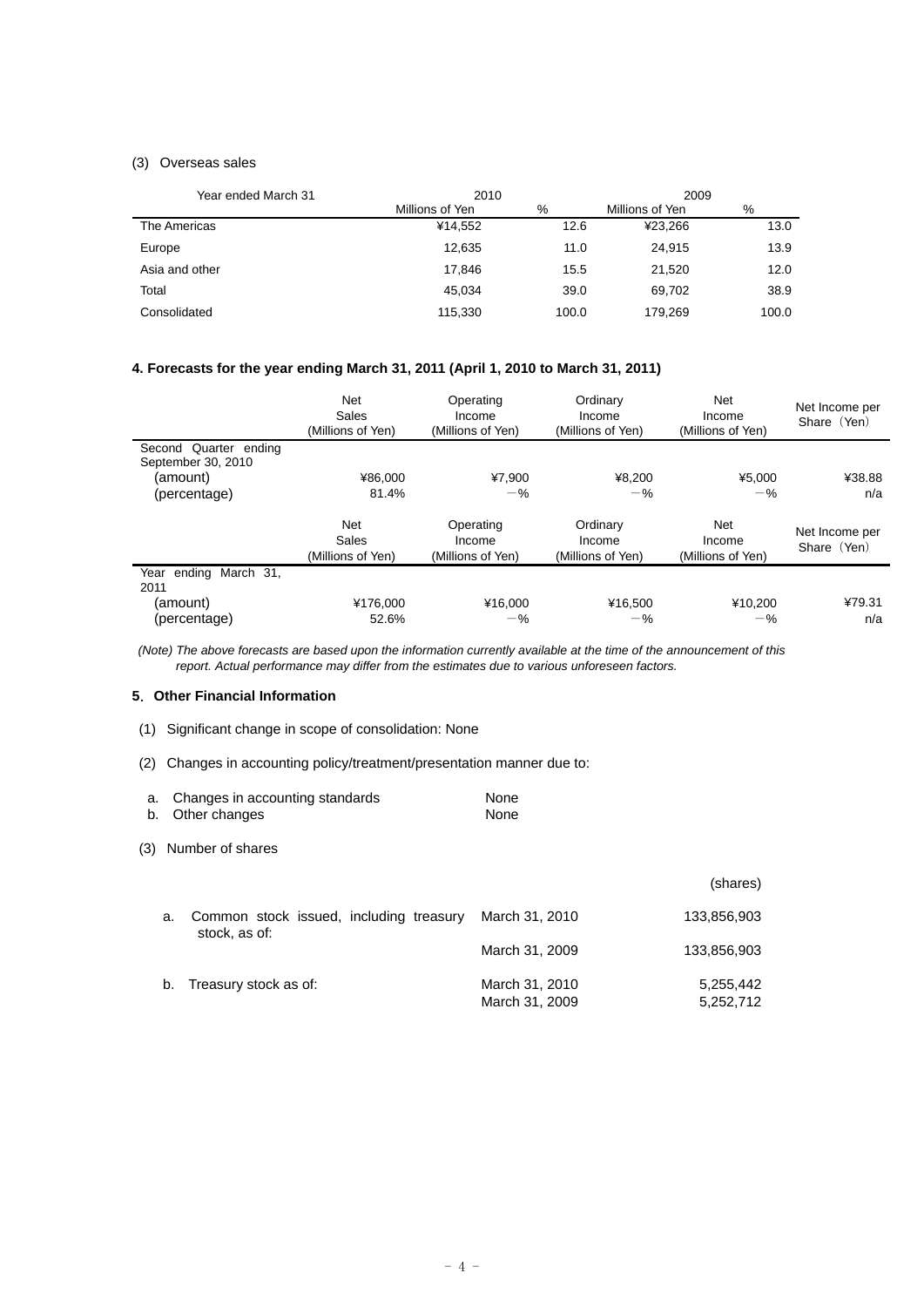## **For reference: Outline of non-consolidated financial statements**

#### **1. Non-Consolidated operating results and financial position as of and for the year ended March 31, 2010 (April 1, 2009 to March 31, 2010) are as follows:**

### 2. Operating Results

| Year Ended March 31<br>(Millions of Yen) | <b>Net</b><br>Sales                  |             | Operating<br>Income (Loss)      |                   | Ordinary<br>Income (Loss) |        | <b>Net</b><br>Income (Loss) |        |
|------------------------------------------|--------------------------------------|-------------|---------------------------------|-------------------|---------------------------|--------|-----------------------------|--------|
| 2010                                     | ¥71,269                              | (36.7) %    | $*(2,663)$                      | $-$ %             | $*(2,387)$                | $-$ %  | $*(14, 848)$                | $-$ %  |
| 2009                                     | 112.519                              | (20.4)      | 8,142                           | (62.9)            | 7.447                     | (70.2) | 3,261                       | (82.7) |
| Year Ended March 31<br>(Yen)             | Net Income (Loss)<br>Per Share-Basic |             | Net Income<br>Per Share-Diluted |                   |                           |        |                             |        |
| 2010                                     |                                      | $*(115.46)$ |                                 | $\frac{1}{2}$ $-$ |                           |        |                             |        |
| 2009                                     |                                      | 25.36       |                                 |                   |                           |        |                             |        |

#### (2) Financial Position

|                      | <b>Total Assets</b><br>(Millions of Yen) | Net Assets<br>(Millions of Yen) | Net Worth Ratio<br>(9/0) | Net Assets<br>Per Share (Yen) |
|----------------------|------------------------------------------|---------------------------------|--------------------------|-------------------------------|
| As of March 31, 2010 | ¥220.646                                 | ¥160.211                        | 72.6 %                   | 1.245.77                      |
| As of March 31, 2009 | 222.076                                  | 176.677                         | 79.6                     | 1.373.77                      |

*(Note) Net worth ratio is defined as net worth divided by total assets. Net worth consists of shareholders' equity and adjustment/valuation items in net assets.* 

| Net worth | As of March 31, 2010: | ¥160.211 million |
|-----------|-----------------------|------------------|
|           | As of March 31, 2009: | 176.677 million  |

#### **3. Non-Consolidated forecasts for the year ending March 31, 2011 (April 1, 2010 to March 31, 2011)**

|                                             | <b>Net</b><br>Sales<br>(Millions of Yen) | Operating<br>Income<br>(Millions of Yen) | Ordinary<br>Income<br>(Millions of Yen) | Net<br>Income<br>(Millions of Yen) | Net Income per<br>Share (Yen) |
|---------------------------------------------|------------------------------------------|------------------------------------------|-----------------------------------------|------------------------------------|-------------------------------|
| Second Quarter ending<br>September 30, 2010 |                                          |                                          |                                         |                                    |                               |
| (amount)                                    | ¥63.000                                  | ¥7.200                                   | ¥7,300                                  | ¥4.400                             | ¥34.21                        |
| (percentage)                                | 140.9%                                   | $-$ %                                    | $-$ %                                   | $-$ %                              | n/a                           |
|                                             | <b>Net</b><br>Sales<br>(Millions of Yen) | Operating<br>Income<br>(Millions of Yen) | Ordinary<br>Income<br>(Millions of Yen) | Net<br>Income<br>(Millions of Yen) | Net Income per<br>Share (Yen) |
| Year ending March 31.<br>2011               |                                          |                                          |                                         |                                    |                               |
| (amount)<br>(percentage)                    | ¥125,000<br>75.4%                        | ¥14.000<br>$-\%$                         | ¥14.200<br>$-$ %                        | ¥8.500<br>$-$ %                    | ¥66.09<br>n/a                 |

*(Note) The above forecasts are based upon the information currently available at the time of the announcement of this report. Actual performance may differ from the estimates due to various unforeseen factors.*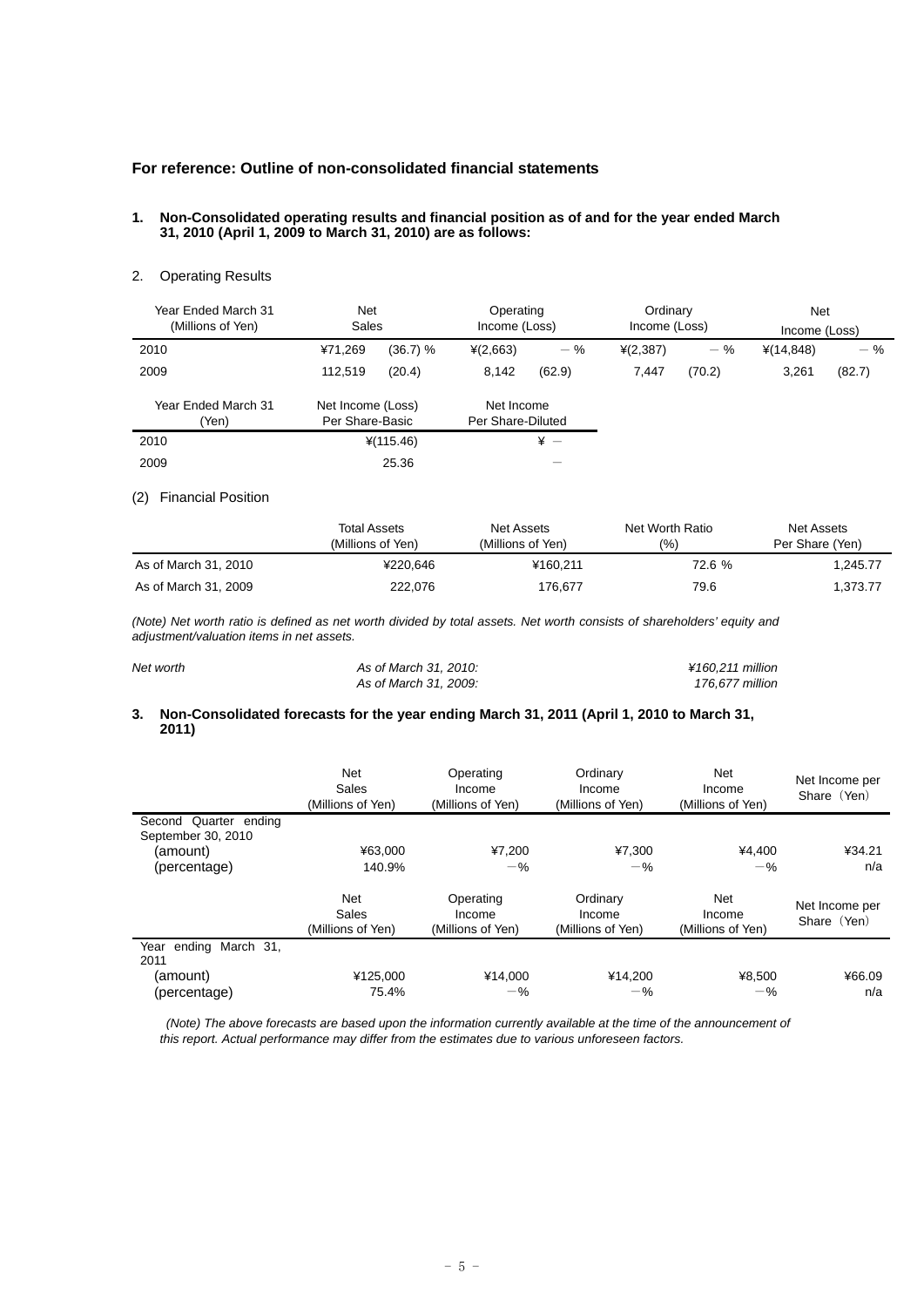## **Management's Discussion and Analysis**

#### **4. Operating results (From April 1, 2009 to March 31, 2010)**

#### **(1) Summary of Overall Performance**

At the beginning of this fiscal year, the world real economy has remained stagnant which was triggered by the failure of U.S. major financial institutions in 2008. However, there were visible signs of economic recovery in consumer spending and exports in the middle stage of the fiscal year. In the latest stage, the signs of recovery have been found also in capital investments, mainly for electronics industry in developed countries along with emerging countries such as China.

The principal strategies of the THK group to enlarge business areas are "Full-scale globalization" and "Development into new business areas". Under these severe circumstances, the THK group has made continuous efforts to implement further "Development into new business areas" and to strengthen its structure to expand its business in emerging countries such as China. However, as a result of the sharp decline in demands of existing customers in the first half of the fiscal year, net sales for this fiscal year stood at ¥115,330 million (¥179,269 million in the previous year).

On the cost front, the THK group made continuous efforts to enhance its productivity such as raw materials' yield percentage improvement and production lead-time reduction, as well as to reduce costs by reviewing operating hours and hold-down of capital investments. The cost to sales ratio, however, rose 6.9% from a year earlier to 79.9% due to the sharp decrease in sales.

Selling, general and administrative expenses decreased by ¥7,119 million from a year earlier due to reduced bonuses to directors and statutory auditors, decreases in salaries brought about by adjusting the working hours, and overall cutting expenses. The ratio to net sales, however, rose 6.2% from a year earlier to 28.4% due to the decrease in sales.

As a result, an operating loss of ¥9,508 million was recorded for this fiscal year (¥8,523 million of operating income in the previous year). However, operating income was recorded for the fourth quarter (three months from January 1 to March 31, 2010) after five-quarter operating losses due to more sales earned in the latter half of the period and effects of controlling costs.

Net non-operating income/expense was income of ¥710 million. As a result, an ordinary loss of ¥8,797 million was recorded (¥8,329 million of ordinary income in the previous year).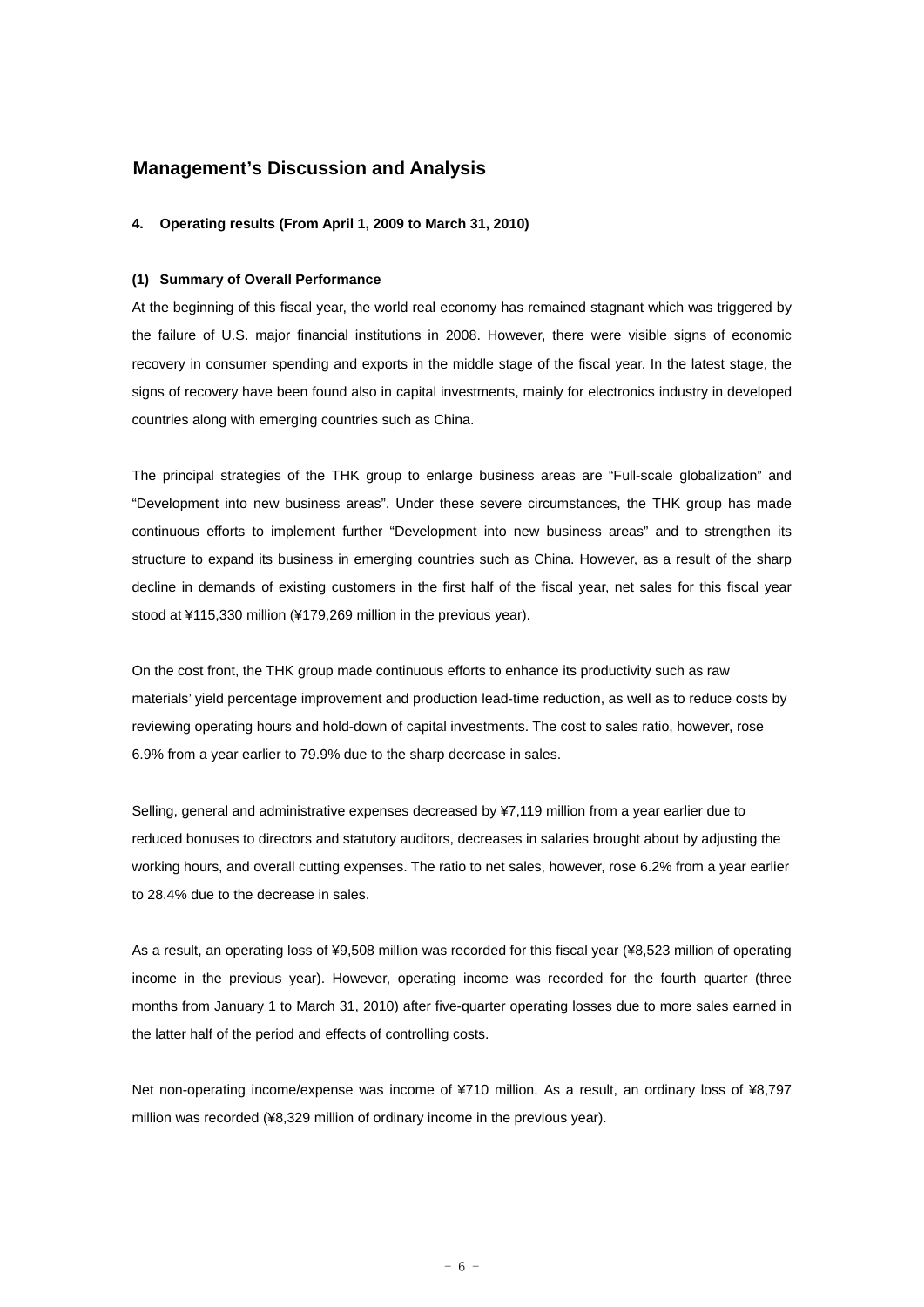Net extraordinary gain/loss was loss of ¥5,712 million due mainly to ¥5,404 million of lump-sum amortization of goodwill. As a result, net loss for the fiscal year was ¥14,300 million (¥1,204 million of net income in the previous year).

#### **(2) Business Segment Information**

The summary of business segment information is given below.

## Industrial Equipment-Related Business

In the first half of the fiscal year, while the world real economy remained stagnant, the weakness in capital investments led to sharp declines in demands inside and outside Japan. After the low tone, the signs of recovery have been found in capital investments, mainly for electronics industry in developed countries along with emerging countries such as China in the latter half of the fiscal year. Net sales for this consolidated fiscal year, however, decreased ¥59,610 million from a year earlier to ¥84,726 million due to the sharp decline in sales in the first half. Operating income for the fiscal year decreased ¥19,452 million from a year earlier to ¥481 million; however, we have successfully resulted in operating income despite the sharp decline in sales by controlling and cutting expenses.

#### Transportation Equipment-Related Business

In the first half of the fiscal year, while the car production remained at low level, we made continuous efforts to cultivate new customers as well as to expand transaction with existing customers. Although the rally in the car production, which was led by preferential programs for buying-cars in various countries, was found in the latter half of the fiscal year, net sales for this consolidated fiscal year decreased ¥4,328 million from a year earlier to ¥30,604 million due to the sharp decline in sales in the first half. Under these circumstances, despite our continuous effort to cut costs, we have recorded operating loss of ¥4,309 million due mainly to the sharp decline in sales as well as lump-sum amortization of goodwill.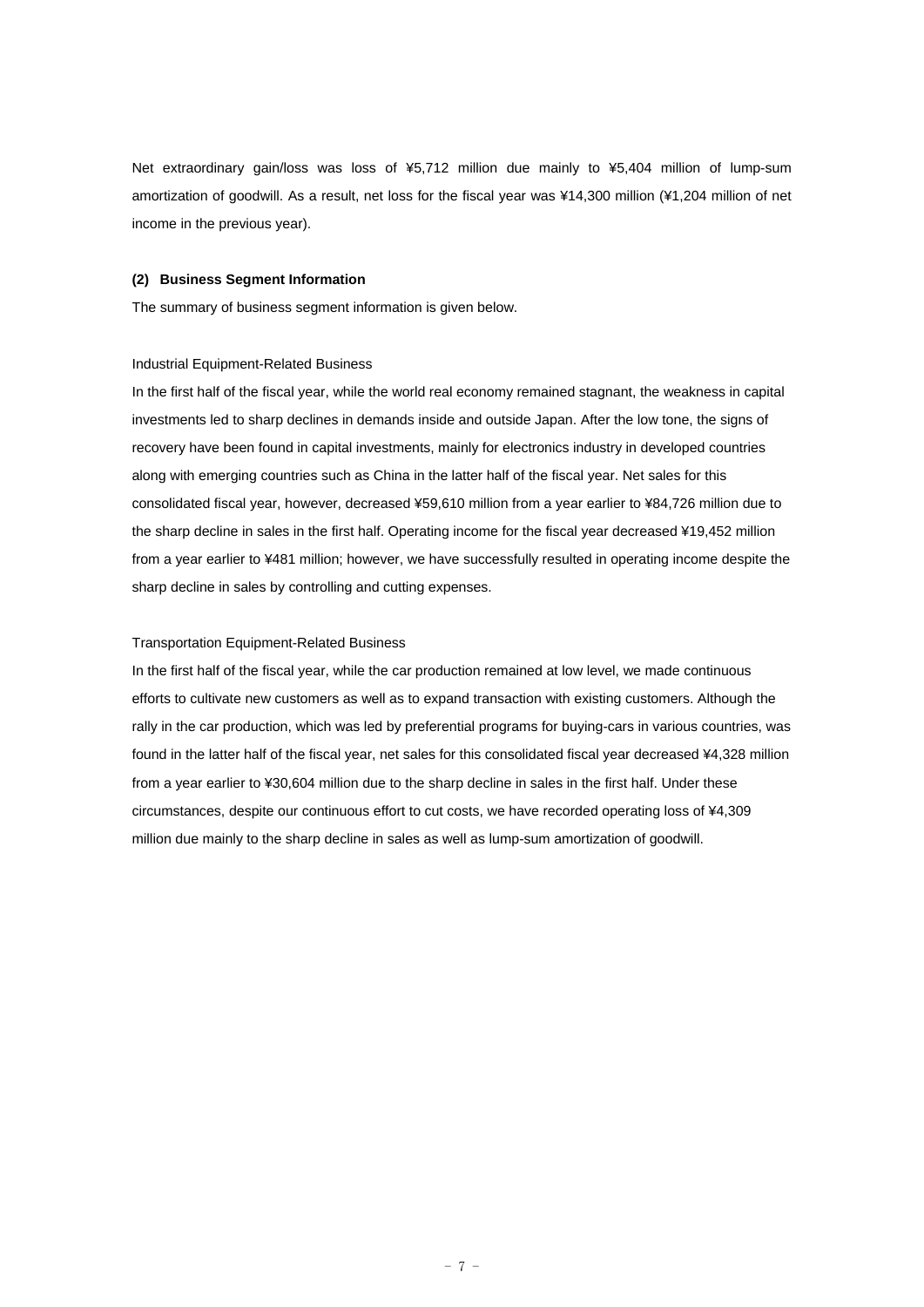#### **(3) Geographical Segment Information**

The summary of geographical segment information is given below.

#### Japan

In the first half of the fiscal year, while the capital investments remained at low level, we put priority in cultivating new customers. Although the rally in electronics demands was found in the latter half of the fiscal year, net sales for this fiscal year decreased ¥37,615 million from a year earlier to ¥77,666 million due to the sharp decline in sales in the first half. Under these circumstances, despite our continuous effort to enhance our productivity and cutting costs by reviewing operating hours, we have recorded operating loss of ¥1,476 million (¥13,652 million of operating income in the previous year) due to the sharp decline in sales. However, more operating income was recorded for the fourth quarter (three months from January 1 to March 31, 2010) than that for the three months of the third quarter (from October 1 to December 31, 2009).

#### The Americas

In the first half of the fiscal year, we made efforts to cultivate new customers in the slumping demand situation. Sales for car industry have reached a tipping point for recovery in the middle of the fiscal year, and sales for electronics industry also have reached in the latter half of the fiscal year. Net sales for this fiscal year, however, decreased ¥9,511 million from a year earlier to ¥14,410 million due to the sharp decline in sales in the first half as well as the rising yen against dollar. Under these circumstances, we have recorded operating loss of ¥364 million (¥1,352 million of operating income in the previous year). However, operating income was recorded for the fourth quarter (three months from January 1 to March 31, 2010) after four-quarter operating losses due to increase in sales in the latter half of the fiscal year.

#### Europe

The operating environment in Europe was similar to that of the Americas. In the first half of the fiscal year, we made efforts to cultivate new customers in the slumping demand situation. Sales for car industry have reached a tipping point for recovery in the middle of the fiscal year, and sales for electronics industry also have reached in the latter half of the fiscal year. Net sales for this fiscal year, however, decreased ¥12,457 million from a year earlier to ¥12,429 million due to the sharp decline in demands in the first half as well as the rising yen. Under these circumstances, we have recorded operating loss of ¥1,576 million (¥1,048 million of operating income in the previous year).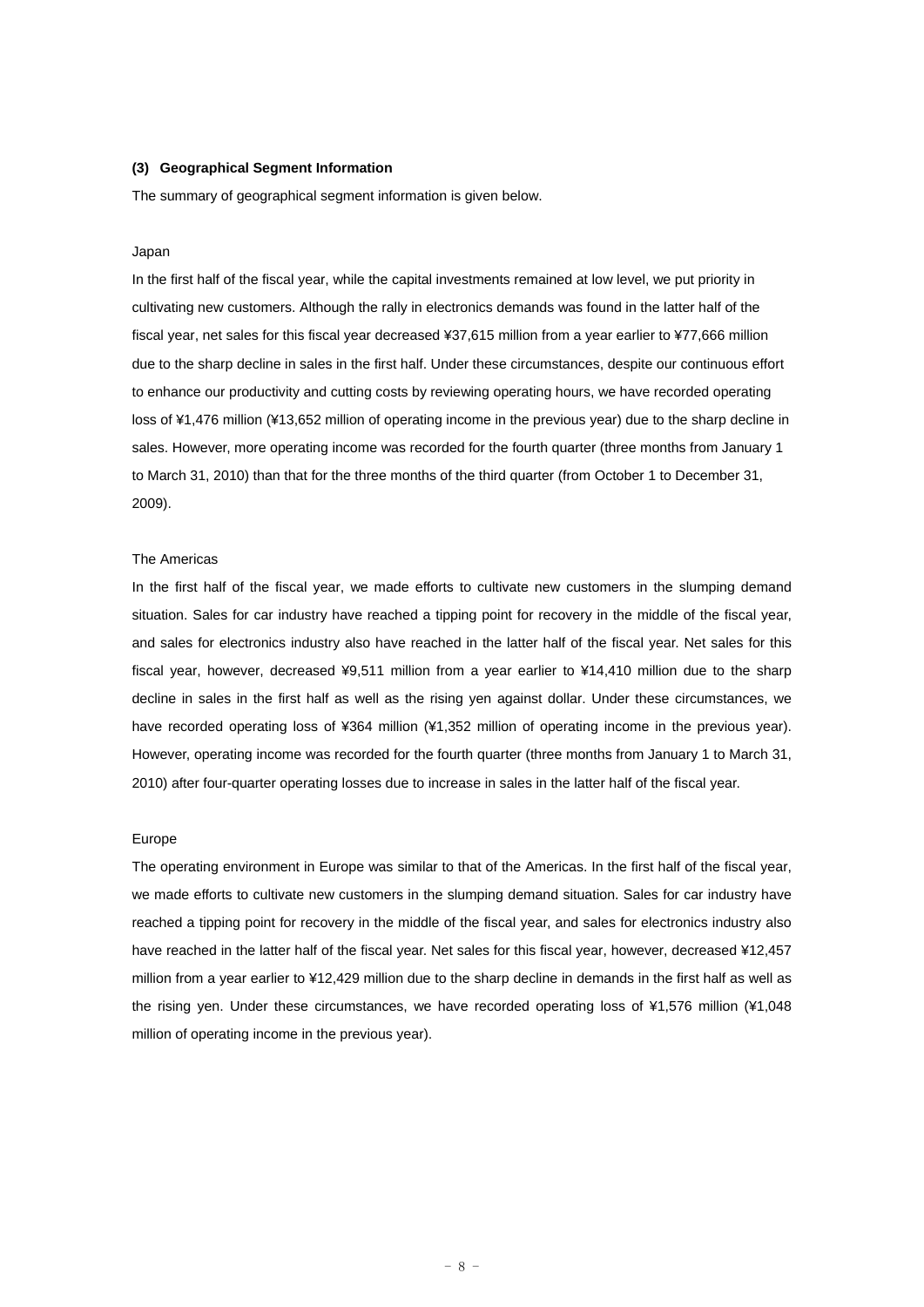#### Asia and others

In the first half of the fiscal year, demands in the Asia and other area remained at low level similarly to the other developed countries. Although sales to machine tool industry in China and Taiwan, and sales to flat panel display industry in South Korea showed a dramatic recovery in the latter half of the fiscal year, net sales for this fiscal year decreased ¥4,353 million from a year earlier to ¥10,823 million due to the sharp decline in sales in the first half. Under these circumstances, we have recorded operating loss of ¥531 million (¥321 million of operating income in the previous year) due to the sharp decline in sales and the rising yen. However, more operating income was recorded for the fourth quarter (three months from January 1 to March 31, 2010) than that for the three months of the third quarter (from October 1 to December 31, 2009).

### **(4) Forecasts for the fiscal year ending March 31, 2011**

Considering the latest demand situation and the outlook of external operating environment, we expect ¥176,000 million of net income for the year ending March 31, 2011. We also expect ¥16,000 million of operating income, ¥16,500 million of ordinary income, and ¥10,200 million of net income that would be derived by the dramatic increase in sales and implementing more effective cost control.

|                     | <b>Net Sales</b> | Operating Income | Ordinary Income | Net Income |
|---------------------|------------------|------------------|-----------------|------------|
| Millions of Yen     | ¥176.000         | ¥16,000          | ¥16,500         | ¥10,200    |
| Component ratio (%) | 100.0%           | 9.1%             | 9.4%            | 5.8%       |
| Fluctuation (%)     | 52.6%            | $-$ %            | $-$ %           | $-$ %      |
| -Non consolidated   |                  |                  |                 |            |
|                     | <b>Net Sales</b> | Operating Income | Ordinary Income | Net Income |
| Millions of Yen     | ¥125.000         | ¥14.000          | ¥14.200         | ¥8,500     |
| Component ratio (%) | 100.0%           | 11.2%            | 11.4%           | 6.8%       |
| Fluctuation (%)     | 75.4%            | $-$ %            | $-$ %           | $-$ %      |

## -Consolidated

*(Note) Average exchange rates assumed and used for above forecasts are as follows:* 

*U.S.dollar 1=¥90.00 Euro 1=¥120.00*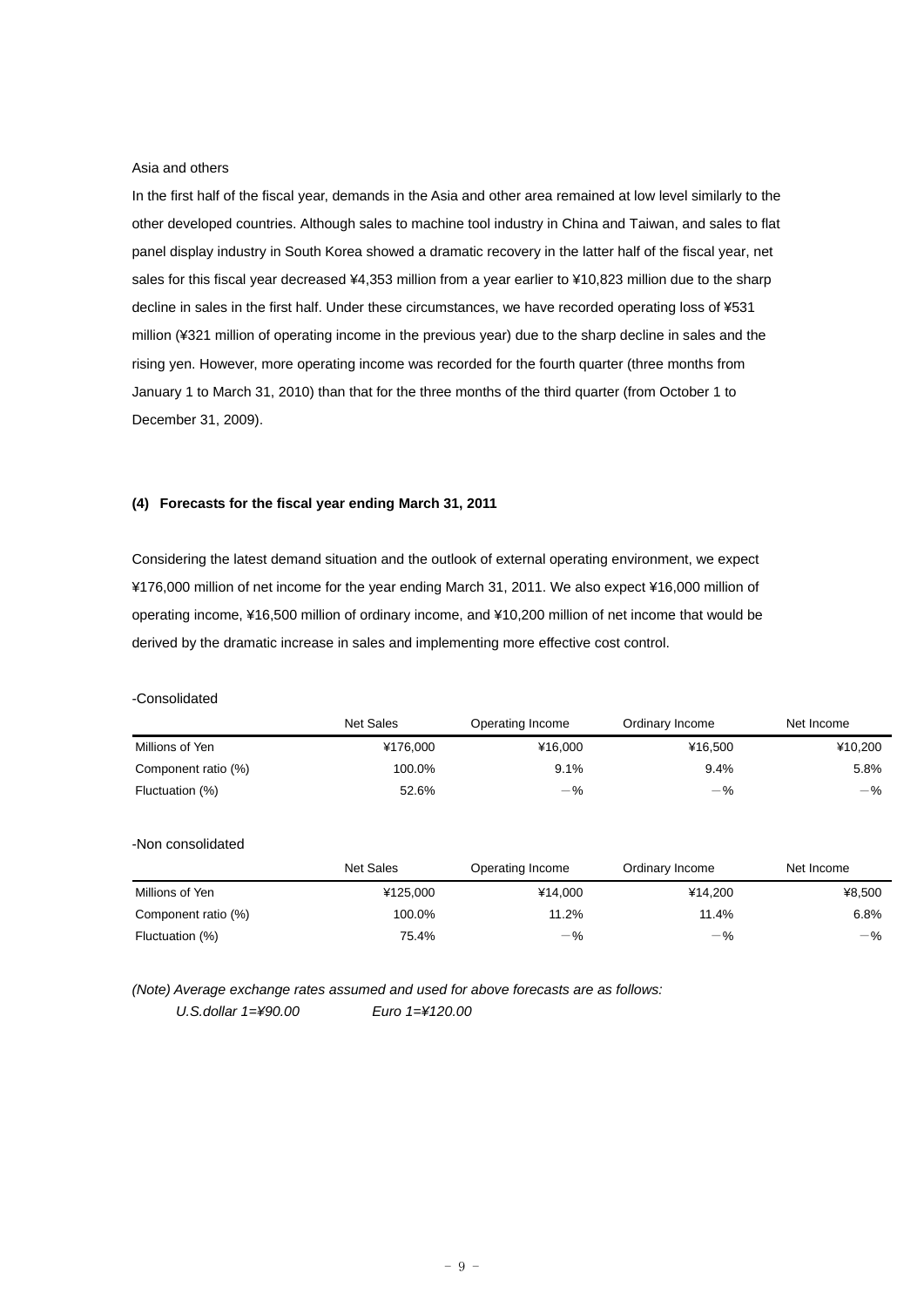#### **5. Financial position (As of March 31, 2010)**

Total assets stood at ¥236,374 million, ¥3,975 million less than the previous fiscal year-end, due mainly to a combined effect of (a) increase in cash and bank deposits by ¥5,136 million, (b) increase in accounts and notes receivable by ¥3,657 million, (c) decrease in property, plant and equipment by ¥5,159 million, and (d) decrease in goodwill because of a lump-sum amortization by ¥8,129 million.

Total liabilities stood at ¥74,116 million, ¥11,478 million more than the previous fiscal year-end, due mainly to (a) increase in accounts and notes payable by ¥3,803 million and (b) ¥10,000 million bonds newly issued in this fiscal year.

Net assets stood at ¥162,258 million, ¥15,454 million less than the previous fiscal year-end, due mainly to decrease in retained earnings by ¥16,294 million.

## **For reference: Cash Flow Indices**

| Year ended March 31                                    | 2006  | 2007  | 2008  | 2009  | 2010  |
|--------------------------------------------------------|-------|-------|-------|-------|-------|
| Net Worth / Total Assets (%)                           | 68.9  | 71.1  | 72.3  | 73.4  | 68.2  |
| Market Capitalization /<br>Total Assets (%)            | 205.4 | 140.2 | 87.0  | 73.6  | 115.5 |
| Interest-bearing Debt /<br>Operating Cash Flow (years) | 0.8   | 0.2   | 0.3   | 0.8   | 6.8   |
| Operating Cash Flow /<br>Interest Paid (times)         | 120.0 | 233.9 | 105.0 | 211.8 | 9.0   |

*(Note 1) All indices are computed based on consolidated data.* 

*(Note 2) Market capitalization equals the stock price at the end of year multiplied by the number of issued shares at the end of year.* 

*(Note 3) Zero Coupon Convertible bonds are included in the interest-bearing debt.* 

#### **Basic Policies Regarding Distribution of Profits and Dividends**

Not only its basic policy which is to provide shareholders with stable and continuous dividends, THK CO., LTD. places priority on providing shareholders with proactive distribution of profit befitting operating results, simultaneously strengthening its financial soundness by securing internal reserve.

In accordance with these policies, the Company plans ¥7.50 per share for this year end dividends. As a result, cash dividends applicable for the year ended March 31, 2010 will be ¥15.00 per share, with the interim dividends of ¥7.50 per share. The Company also plans ¥16.00 per share in total (¥8.00 per share at the semiannual-end) for the year ending March 31, 2011.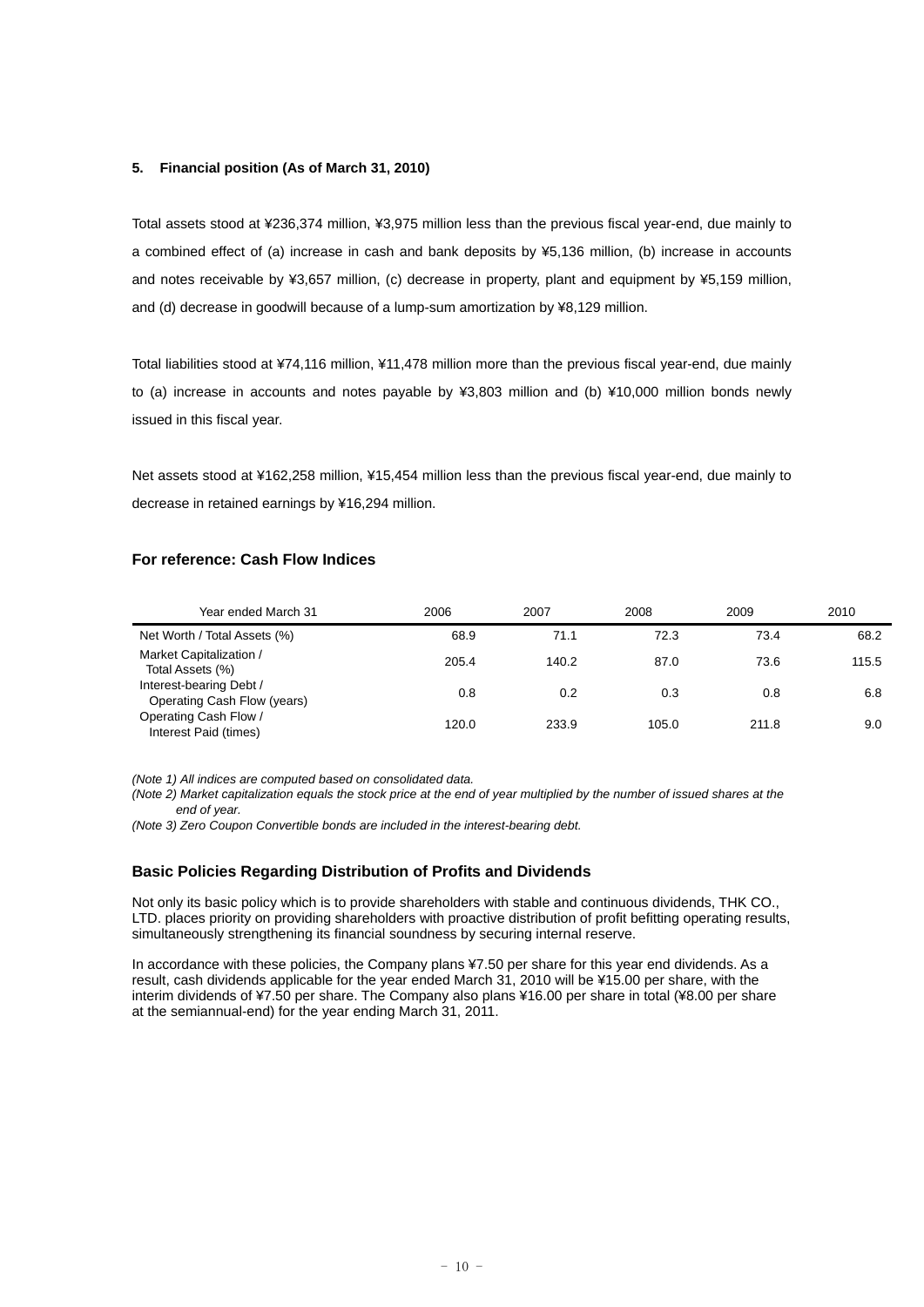## **Consolidated Financial Statements**

| Year End<br>Year End<br>-Previous Year<br>-Current Year<br>As of March 31, 2009<br>Assets<br>Current assets:<br>Cash and bank deposits<br>¥64,130<br>Accounts and notes receivable<br>36,808<br>Merchandise and finished goods<br>12,510<br>Work in process<br>4,421<br>Raw materials and supplies<br>10,204<br>Deferred tax assets<br>2,738<br>Short-term loans receivable<br>2,049<br>Other current assets<br>2,737<br>Less: Allowance for bad debts<br>(233)<br>Total current assets<br>135,368<br>Fixed assets:<br>Property, plant and equipment:<br><b>Buildings and structures</b><br>51,031<br>Accumulated depreciation<br>(23, 654)<br>27,377<br>Buildings and structures-net<br>Machinery, equipment and vehicles<br>117,265<br>Accumulated depreciation<br>(79, 687)<br>Machinery, equipment and vehicles-net<br>37,578<br>Land<br>12,962<br>Construction in progress<br>3,974<br>Other<br>13,692<br>Accumulated depreciation<br>(10, 582)<br>Other-net<br>3,109 |                                          |        | (Millions of Yen)    |
|----------------------------------------------------------------------------------------------------------------------------------------------------------------------------------------------------------------------------------------------------------------------------------------------------------------------------------------------------------------------------------------------------------------------------------------------------------------------------------------------------------------------------------------------------------------------------------------------------------------------------------------------------------------------------------------------------------------------------------------------------------------------------------------------------------------------------------------------------------------------------------------------------------------------------------------------------------------------------|------------------------------------------|--------|----------------------|
|                                                                                                                                                                                                                                                                                                                                                                                                                                                                                                                                                                                                                                                                                                                                                                                                                                                                                                                                                                            |                                          |        | As of March 31, 2010 |
|                                                                                                                                                                                                                                                                                                                                                                                                                                                                                                                                                                                                                                                                                                                                                                                                                                                                                                                                                                            |                                          |        |                      |
|                                                                                                                                                                                                                                                                                                                                                                                                                                                                                                                                                                                                                                                                                                                                                                                                                                                                                                                                                                            |                                          |        |                      |
|                                                                                                                                                                                                                                                                                                                                                                                                                                                                                                                                                                                                                                                                                                                                                                                                                                                                                                                                                                            |                                          |        | ¥69,266              |
|                                                                                                                                                                                                                                                                                                                                                                                                                                                                                                                                                                                                                                                                                                                                                                                                                                                                                                                                                                            |                                          |        | 40,466               |
|                                                                                                                                                                                                                                                                                                                                                                                                                                                                                                                                                                                                                                                                                                                                                                                                                                                                                                                                                                            |                                          |        | 9,673                |
|                                                                                                                                                                                                                                                                                                                                                                                                                                                                                                                                                                                                                                                                                                                                                                                                                                                                                                                                                                            |                                          |        | 5,475                |
|                                                                                                                                                                                                                                                                                                                                                                                                                                                                                                                                                                                                                                                                                                                                                                                                                                                                                                                                                                            |                                          |        | 9,612                |
|                                                                                                                                                                                                                                                                                                                                                                                                                                                                                                                                                                                                                                                                                                                                                                                                                                                                                                                                                                            |                                          |        | 3,507                |
|                                                                                                                                                                                                                                                                                                                                                                                                                                                                                                                                                                                                                                                                                                                                                                                                                                                                                                                                                                            |                                          |        | 2,000                |
|                                                                                                                                                                                                                                                                                                                                                                                                                                                                                                                                                                                                                                                                                                                                                                                                                                                                                                                                                                            |                                          |        | 3,700                |
|                                                                                                                                                                                                                                                                                                                                                                                                                                                                                                                                                                                                                                                                                                                                                                                                                                                                                                                                                                            |                                          |        | (242)                |
|                                                                                                                                                                                                                                                                                                                                                                                                                                                                                                                                                                                                                                                                                                                                                                                                                                                                                                                                                                            |                                          |        | 143,460              |
|                                                                                                                                                                                                                                                                                                                                                                                                                                                                                                                                                                                                                                                                                                                                                                                                                                                                                                                                                                            |                                          |        |                      |
|                                                                                                                                                                                                                                                                                                                                                                                                                                                                                                                                                                                                                                                                                                                                                                                                                                                                                                                                                                            |                                          |        |                      |
|                                                                                                                                                                                                                                                                                                                                                                                                                                                                                                                                                                                                                                                                                                                                                                                                                                                                                                                                                                            |                                          |        | 51,903               |
|                                                                                                                                                                                                                                                                                                                                                                                                                                                                                                                                                                                                                                                                                                                                                                                                                                                                                                                                                                            |                                          |        | (25, 398)            |
|                                                                                                                                                                                                                                                                                                                                                                                                                                                                                                                                                                                                                                                                                                                                                                                                                                                                                                                                                                            |                                          |        | 26,505               |
|                                                                                                                                                                                                                                                                                                                                                                                                                                                                                                                                                                                                                                                                                                                                                                                                                                                                                                                                                                            |                                          |        | 121,286              |
|                                                                                                                                                                                                                                                                                                                                                                                                                                                                                                                                                                                                                                                                                                                                                                                                                                                                                                                                                                            |                                          |        | (85, 437)            |
|                                                                                                                                                                                                                                                                                                                                                                                                                                                                                                                                                                                                                                                                                                                                                                                                                                                                                                                                                                            |                                          |        | 35,848               |
|                                                                                                                                                                                                                                                                                                                                                                                                                                                                                                                                                                                                                                                                                                                                                                                                                                                                                                                                                                            |                                          |        | 12,978               |
|                                                                                                                                                                                                                                                                                                                                                                                                                                                                                                                                                                                                                                                                                                                                                                                                                                                                                                                                                                            |                                          |        | 1,860                |
|                                                                                                                                                                                                                                                                                                                                                                                                                                                                                                                                                                                                                                                                                                                                                                                                                                                                                                                                                                            |                                          |        | 13,841               |
|                                                                                                                                                                                                                                                                                                                                                                                                                                                                                                                                                                                                                                                                                                                                                                                                                                                                                                                                                                            |                                          |        | (11, 191)            |
|                                                                                                                                                                                                                                                                                                                                                                                                                                                                                                                                                                                                                                                                                                                                                                                                                                                                                                                                                                            |                                          |        | 2,649                |
|                                                                                                                                                                                                                                                                                                                                                                                                                                                                                                                                                                                                                                                                                                                                                                                                                                                                                                                                                                            | Total property, plant and equipment -net | 85,001 | 79,841               |
| Intangibles                                                                                                                                                                                                                                                                                                                                                                                                                                                                                                                                                                                                                                                                                                                                                                                                                                                                                                                                                                |                                          |        |                      |
| Goodwill<br>8,269                                                                                                                                                                                                                                                                                                                                                                                                                                                                                                                                                                                                                                                                                                                                                                                                                                                                                                                                                          |                                          |        | 140                  |
| Other<br>1,140                                                                                                                                                                                                                                                                                                                                                                                                                                                                                                                                                                                                                                                                                                                                                                                                                                                                                                                                                             |                                          |        | 1,123                |
| Total intangibles<br>9,410                                                                                                                                                                                                                                                                                                                                                                                                                                                                                                                                                                                                                                                                                                                                                                                                                                                                                                                                                 |                                          |        | 1,263                |
| Investments and other                                                                                                                                                                                                                                                                                                                                                                                                                                                                                                                                                                                                                                                                                                                                                                                                                                                                                                                                                      |                                          |        |                      |
| Long-term investments in securities<br>4,280                                                                                                                                                                                                                                                                                                                                                                                                                                                                                                                                                                                                                                                                                                                                                                                                                                                                                                                               |                                          |        | 5,225                |
| Deferred tax assets<br>1,635                                                                                                                                                                                                                                                                                                                                                                                                                                                                                                                                                                                                                                                                                                                                                                                                                                                                                                                                               |                                          |        | 1,720                |
| Other<br>5,081                                                                                                                                                                                                                                                                                                                                                                                                                                                                                                                                                                                                                                                                                                                                                                                                                                                                                                                                                             |                                          |        | 5,263                |
| Less: Allowance for bad debts<br>(427)                                                                                                                                                                                                                                                                                                                                                                                                                                                                                                                                                                                                                                                                                                                                                                                                                                                                                                                                     |                                          |        | (400)                |
| Total investments and other<br>10,570                                                                                                                                                                                                                                                                                                                                                                                                                                                                                                                                                                                                                                                                                                                                                                                                                                                                                                                                      |                                          |        | 11,809               |
| <b>Total fixed assets</b><br>104,982                                                                                                                                                                                                                                                                                                                                                                                                                                                                                                                                                                                                                                                                                                                                                                                                                                                                                                                                       |                                          |        | 92,914               |
| <b>Total assets</b><br>240,350                                                                                                                                                                                                                                                                                                                                                                                                                                                                                                                                                                                                                                                                                                                                                                                                                                                                                                                                             |                                          |        | 236,374              |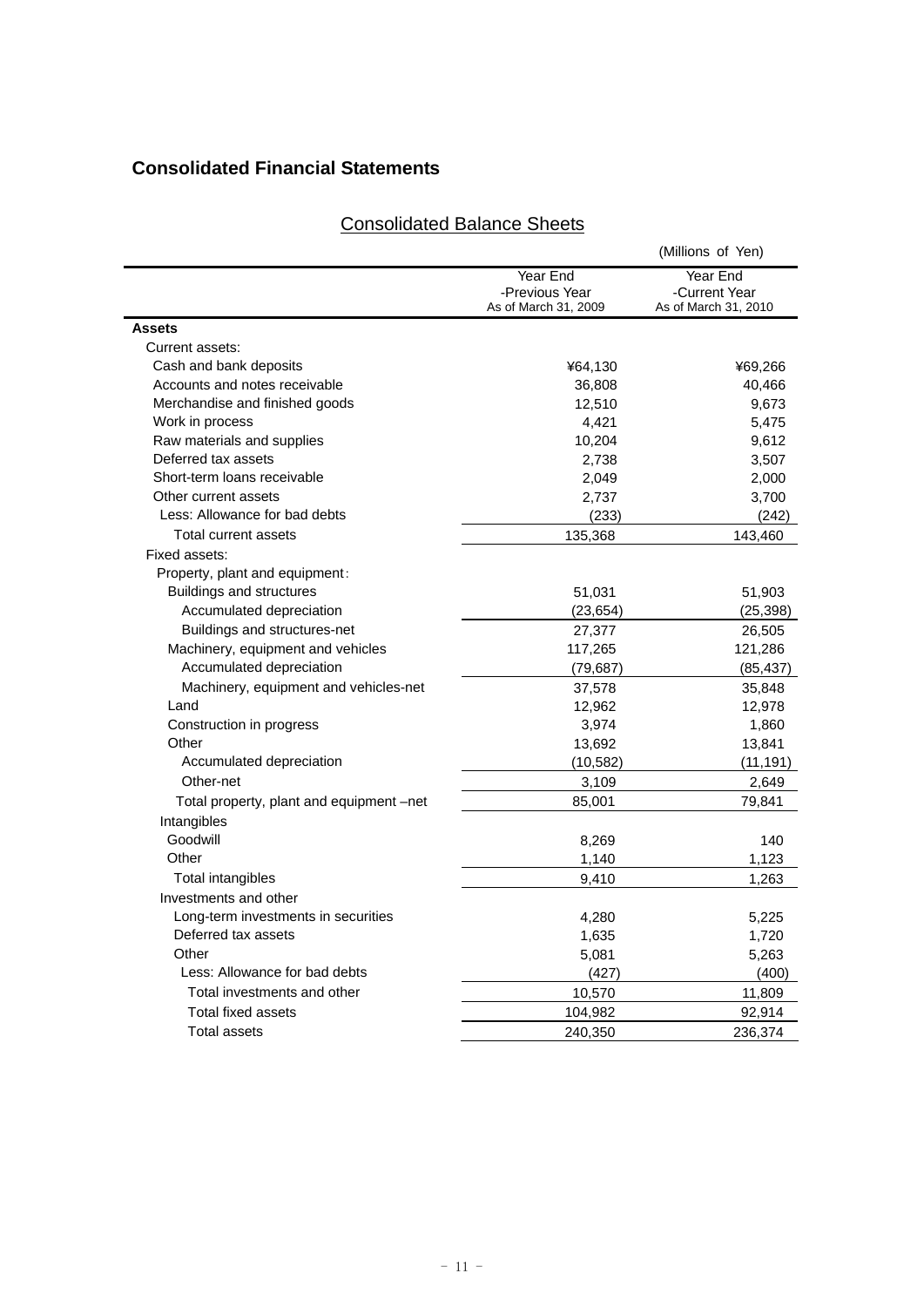|                                               |                                                    | (Millions of Yen)                                 |
|-----------------------------------------------|----------------------------------------------------|---------------------------------------------------|
|                                               | Year End<br>-Previous Year<br>As of March 31, 2009 | Year End<br>-Current Year<br>As of March 31, 2010 |
| <b>Liabilities</b>                            |                                                    |                                                   |
| <b>Current liabilities:</b>                   |                                                    |                                                   |
| Accounts and notes payable                    | ¥20,423                                            | ¥24,226                                           |
| Lease obligation                              | 53                                                 | 48                                                |
| Income taxes payable                          | 363                                                | 290                                               |
| Accrued bonuses to employees                  | 1,716                                              | 1,835                                             |
| Other                                         | 11,284                                             | 7,972                                             |
| <b>Total current liabilities</b>              | 33,841                                             | 34,374                                            |
| Long-term liabilities:                        |                                                    |                                                   |
| <b>Bonds</b>                                  |                                                    | 10,000                                            |
| Long-term bank loans                          | 20,000                                             | 20,000                                            |
| Lease obligation                              | 115                                                | 80                                                |
| Deferred tax liabilities                      | 2,809                                              | 3,690                                             |
| Reserve for employees' retirement benefits    | 4,322                                              | 4,796                                             |
| Reserve for retirement benefits for directors |                                                    |                                                   |
| and corporate auditors                        | 125                                                | 141                                               |
| Reserve for product warranty                  | 118                                                | 95                                                |
| Negative goodwill                             | 324                                                |                                                   |
| Other                                         | 980                                                | 937                                               |
| Total long-term liabilities                   | 28,796                                             | 39,741                                            |
| <b>Total liabilities</b>                      | 62,637                                             | 74,116                                            |
| <b>Net assets</b>                             |                                                    |                                                   |
| Shareholders' equity :                        |                                                    |                                                   |
| Common stock                                  | 34,606                                             | 34,606                                            |
| Additional paid-in capital                    | 44,342                                             | 44,342                                            |
| Retained earnings                             | 114,998                                            | 98,703                                            |
| <b>Treasury stock</b>                         | (11, 351)                                          | (11, 356)                                         |
| Total shareholders' equity                    | 182,595                                            | 166,296                                           |
| Valuation and adjustments:                    |                                                    |                                                   |
| Net unrealized gain on other securities       | 144                                                | 542                                               |
| Foreign currency translation adjustments      | (6, 205)                                           | (5,738)                                           |
| Total valuation and adjustments               | (6,061)                                            | (5, 196)                                          |
| <b>Minority Interests</b>                     | 1,179                                              | 1,158                                             |
| Total net assets                              | 177,712                                            | 162,258                                           |
| Total liabilities and net assets              | 240.350                                            | 236,374                                           |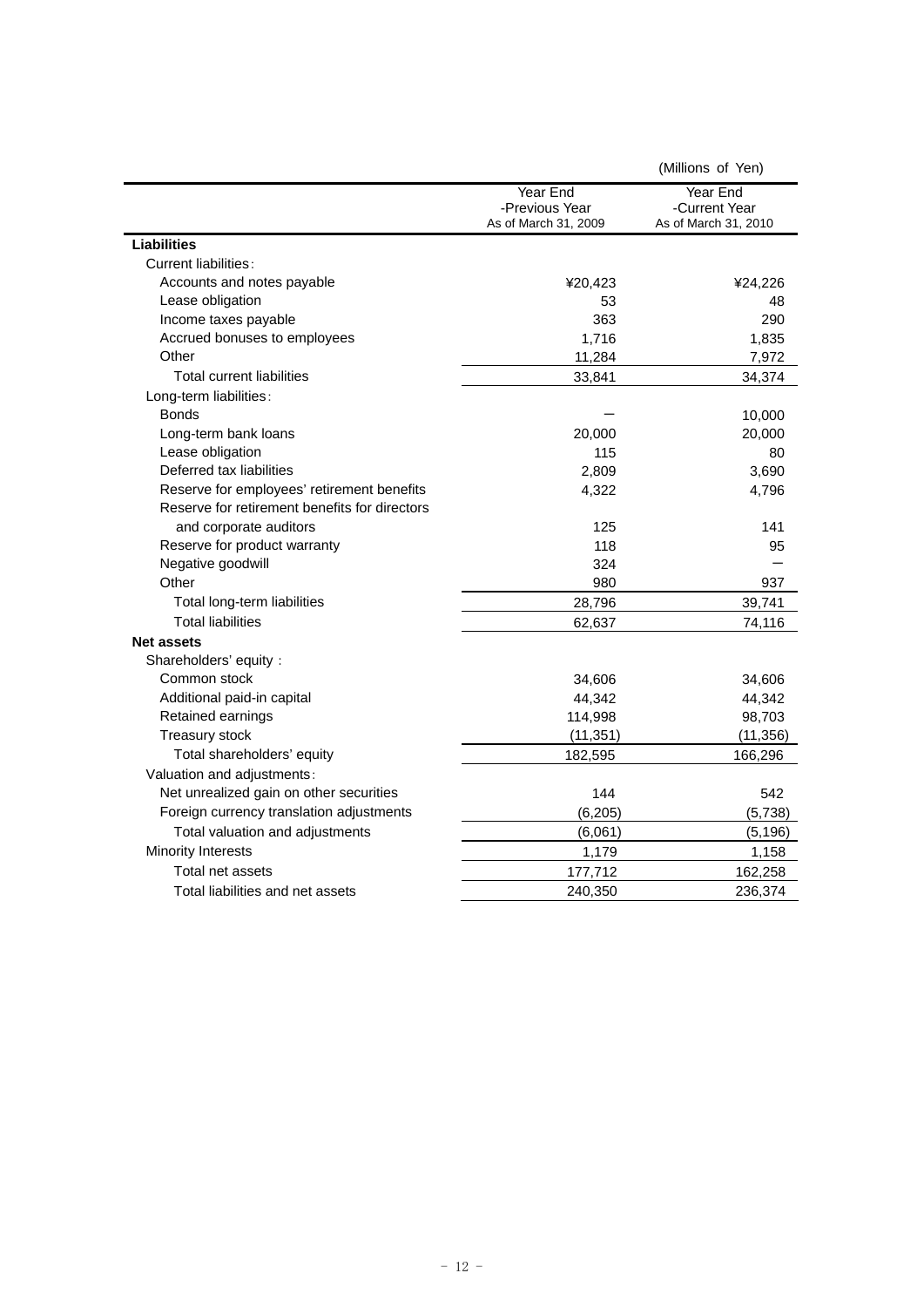# Consolidated Statements of Income

|                                               |                                                                           | (Millions of Yen)                                                         |
|-----------------------------------------------|---------------------------------------------------------------------------|---------------------------------------------------------------------------|
|                                               | Year Ended<br>March 31, 2009<br>(From April 1, 2008<br>to March 31, 2009) | Year Ended<br>March 31, 2010<br>(From April 1, 2009<br>to March 31, 2010) |
| Net sales                                     | ¥179,269                                                                  | ¥115,330                                                                  |
| Cost of sales                                 | 130,928                                                                   | 92,141                                                                    |
| Gross profit                                  | 48,340                                                                    | 23,189                                                                    |
| Selling, general and administrative expenses: |                                                                           |                                                                           |
| Freight expenses                              | 4,393                                                                     | 2,357                                                                     |
| Advertisement expenses                        | 1,495                                                                     | 798                                                                       |
| Provision for bad debts                       | 177                                                                       | 34                                                                        |
| Salaries and benefits                         | 12,017                                                                    | 10,559                                                                    |
| Provision for bonuses                         | 627                                                                       | 632                                                                       |
| Net periodic retirement costs                 | 353                                                                       | 428                                                                       |
| Rent expenses                                 | 2,254                                                                     | 2,127                                                                     |
| Depreciation and amortization                 | 1,008                                                                     | 927                                                                       |
| Research and development                      | 3,046                                                                     | 3,331                                                                     |
| Amortization of goodwill                      | 2,727                                                                     | 2,724                                                                     |
| Other                                         | 11,716                                                                    | 8,774                                                                     |
| Total selling, general and administrative     |                                                                           |                                                                           |
| expenses                                      | 39,817                                                                    | 32,697                                                                    |
| Operating income (loss)                       | 8,523                                                                     | (9,508)                                                                   |
| Non-operating income:                         |                                                                           |                                                                           |
| Interest income                               | 494                                                                       | 184                                                                       |
| Dividend income                               | 64                                                                        | 35                                                                        |
| Foreign exchange gain, net                    |                                                                           | 2                                                                         |
| Amortization of negative goodwill             | 1,063                                                                     | 324                                                                       |
| Equity earnings of affiliates                 |                                                                           | 221                                                                       |
| Rent income                                   | 254                                                                       | 274                                                                       |
| Other                                         | 878                                                                       | 543                                                                       |
| Total non-operating income                    | 2,754                                                                     | 1,586                                                                     |
| Non-operating expense:                        |                                                                           |                                                                           |
| Interest expenses                             | 118                                                                       | 489                                                                       |
| Commissions and fees                          | 41                                                                        |                                                                           |
| Foreign exchange loss, net                    | 2,431                                                                     |                                                                           |
| Equity losses of affiliates                   | 45                                                                        |                                                                           |
| Other                                         | 310                                                                       | 386                                                                       |
| Total non-operating expenses                  | 2,948                                                                     | 875                                                                       |
| Ordinary income (loss)                        | 8,329                                                                     | (8,797)                                                                   |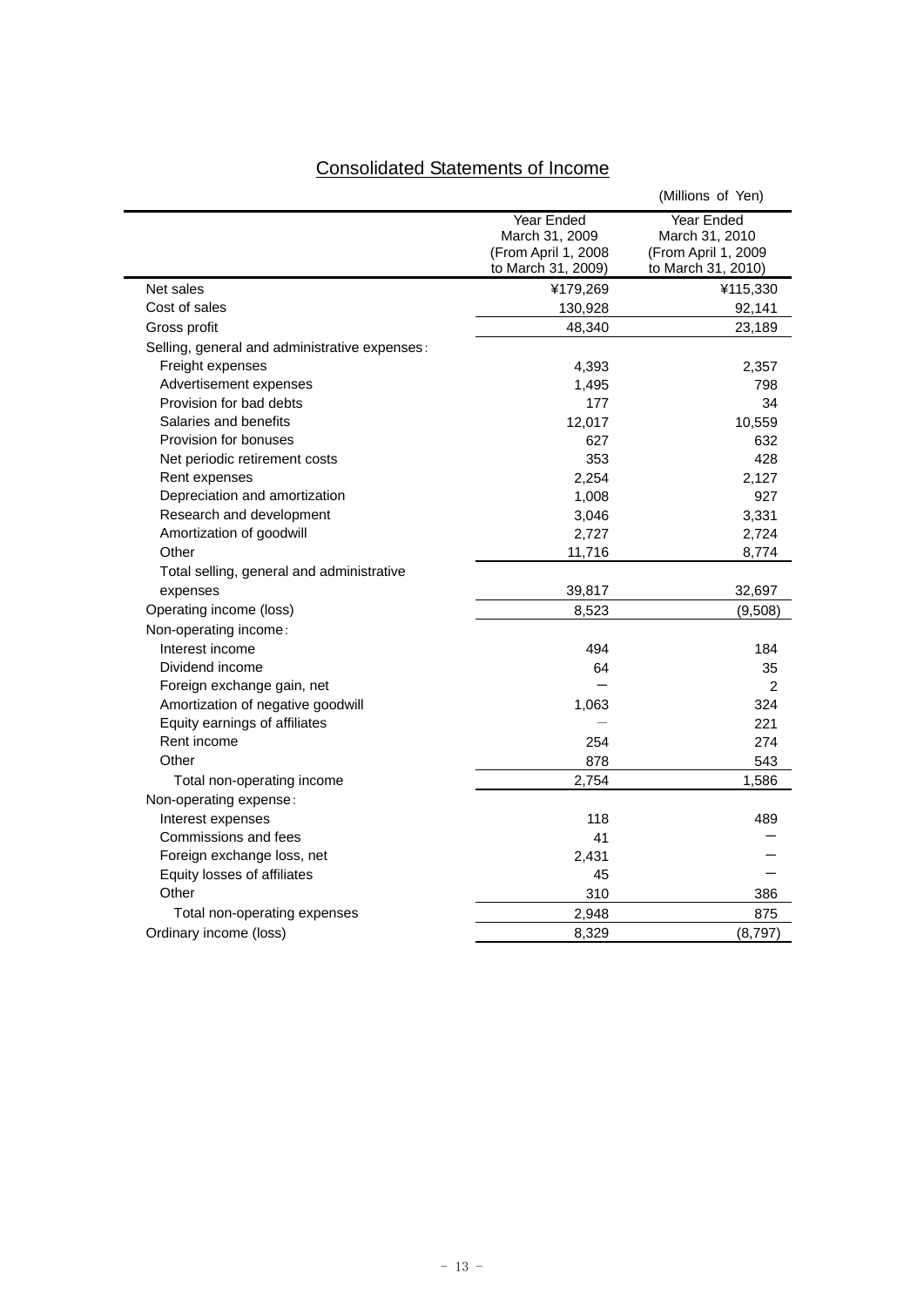|                                                 | Year Ended<br>March 31, 2009<br>(From April 1, 2008<br>to March 31, 2009) | Year Ended<br>March 31, 2010<br>(From April 1, 2009<br>to March 31, 2010) |
|-------------------------------------------------|---------------------------------------------------------------------------|---------------------------------------------------------------------------|
| Extraordinary gain:                             |                                                                           |                                                                           |
| Gain on sales of property, plant and equipment  | ¥68                                                                       | 421                                                                       |
| Subsidies for employment adjustment             |                                                                           | 421                                                                       |
| Gain on sale of investments in securities       |                                                                           | 1                                                                         |
| Other                                           | 4                                                                         | 8                                                                         |
| Total extraordinary gain                        | 72                                                                        | 452                                                                       |
| Extraordinary losses:                           |                                                                           |                                                                           |
| Loss on sales of property, plant and equipment  | 34                                                                        | 1                                                                         |
| Loss on disposal of property, plant and         |                                                                           |                                                                           |
| equipment                                       | 198                                                                       | 172                                                                       |
| Loss on sale of investments in securities       | 21                                                                        |                                                                           |
| Loss on write-down of investments in securities | 757                                                                       | 203                                                                       |
| Loss on impairment                              | 933                                                                       |                                                                           |
| Lump-sum amortization of goodwill (Note)        |                                                                           | 5,404                                                                     |
| Other                                           | 171                                                                       | 383                                                                       |
| Total extraordinary losses                      | 2,118                                                                     | 6,165                                                                     |
| Income (loss) before income tax and minority    |                                                                           |                                                                           |
| interests                                       | 6,284                                                                     | (14,510)                                                                  |
| Income taxes-current                            | 3,805                                                                     | 360                                                                       |
| Income taxes-refund                             |                                                                           | (380)                                                                     |
| Income taxes-deferred                           | 1,123                                                                     | (152)                                                                     |
| Total income taxes                              | 4,928                                                                     | (172)                                                                     |
| <b>Minority interests</b>                       | 151                                                                       | (37)                                                                      |
| Net income (loss)                               | 1,204                                                                     | (14, 300)                                                                 |

## *(Note)*

*Due to recognizing loss on write-down of investments in a subsidiary on Non-consolidated basis, the Company recorded a lump-sum amortization of the unamortized portion of goodwill related to the subsidiary on consolidated basis in accordance with the Japanese GAAP.*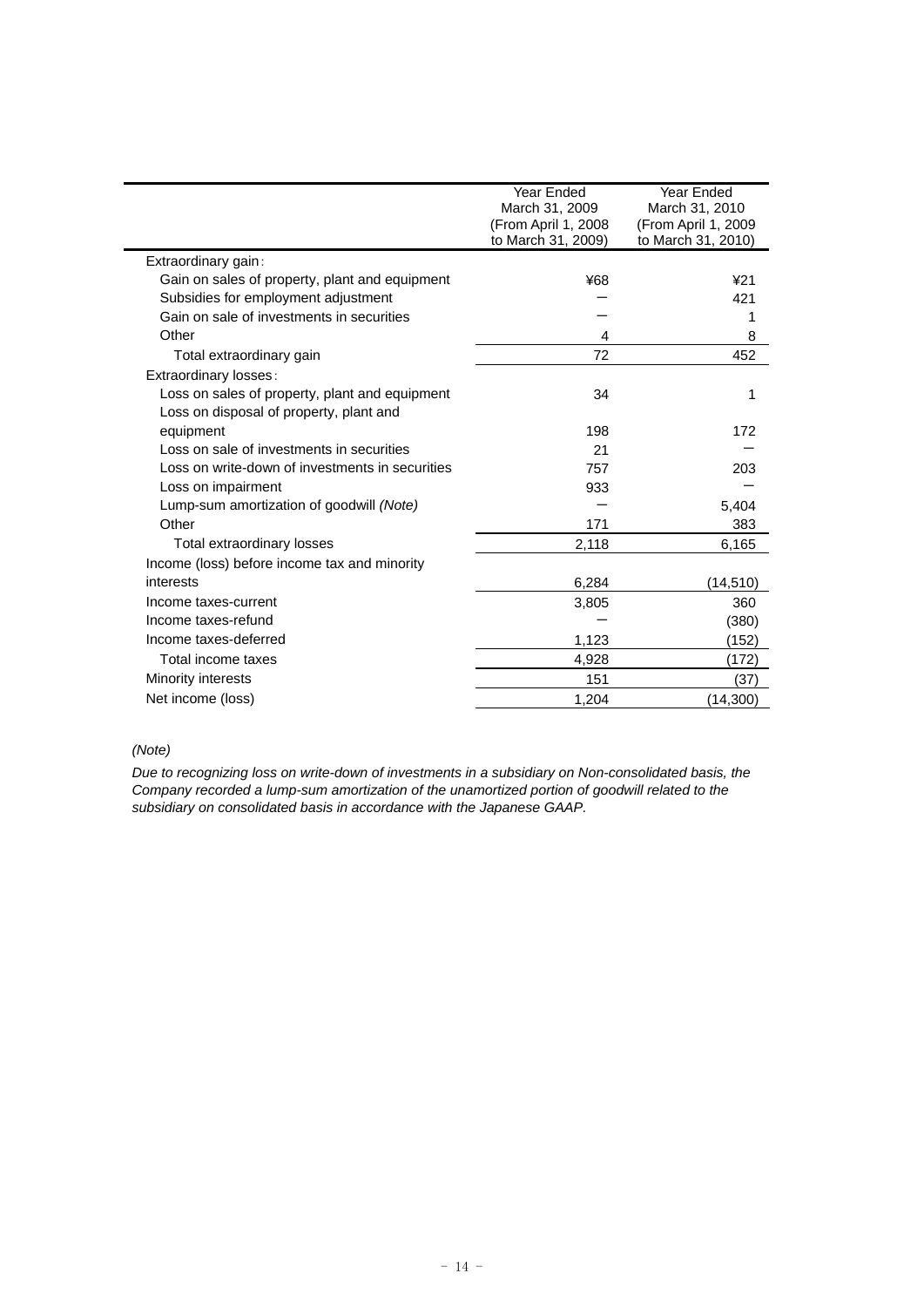| Year Ended<br>Year Ended<br>March 31, 2010<br>March 31, 2009<br>(From April 1, 2008<br>(From April 1, 2009<br>to March 31, 2009)<br>to March 31, 2010)<br>Shareholders' equity<br>Common stock<br>Beginning balance<br>¥34,606<br>¥34,606<br>Ending balance<br>34,606<br>34,606<br>Additional paid-in capital<br>Beginning balance<br>44,343<br>44,342<br>Change in the year:<br>Disposal of treasury shares<br>(0)<br>Total change in the year<br>(0)<br>Ending balance<br>44,342<br>44,342<br>Retained earnings<br>Beginning balance<br>117,578<br>114,998<br>Adjustment due to accounting change in<br>consolidation of foreign subsidiaries<br>73<br>Change in the year:<br>Dividends paid<br>(3,858)<br>(1,993)<br>Net income (loss)<br>1,204<br>(14, 300)<br>Total change in the year<br>(2,653)<br>(16, 294)<br>Ending balance<br>114,998<br>98,703<br><b>Treasury stock</b><br>Beginning balance<br>(11, 347)<br>(11, 351)<br>Change in the year: |                             |     | (Millions of Yen) |
|-----------------------------------------------------------------------------------------------------------------------------------------------------------------------------------------------------------------------------------------------------------------------------------------------------------------------------------------------------------------------------------------------------------------------------------------------------------------------------------------------------------------------------------------------------------------------------------------------------------------------------------------------------------------------------------------------------------------------------------------------------------------------------------------------------------------------------------------------------------------------------------------------------------------------------------------------------------|-----------------------------|-----|-------------------|
|                                                                                                                                                                                                                                                                                                                                                                                                                                                                                                                                                                                                                                                                                                                                                                                                                                                                                                                                                           |                             |     |                   |
|                                                                                                                                                                                                                                                                                                                                                                                                                                                                                                                                                                                                                                                                                                                                                                                                                                                                                                                                                           |                             |     |                   |
|                                                                                                                                                                                                                                                                                                                                                                                                                                                                                                                                                                                                                                                                                                                                                                                                                                                                                                                                                           |                             |     |                   |
|                                                                                                                                                                                                                                                                                                                                                                                                                                                                                                                                                                                                                                                                                                                                                                                                                                                                                                                                                           |                             |     |                   |
|                                                                                                                                                                                                                                                                                                                                                                                                                                                                                                                                                                                                                                                                                                                                                                                                                                                                                                                                                           |                             |     |                   |
|                                                                                                                                                                                                                                                                                                                                                                                                                                                                                                                                                                                                                                                                                                                                                                                                                                                                                                                                                           |                             |     |                   |
|                                                                                                                                                                                                                                                                                                                                                                                                                                                                                                                                                                                                                                                                                                                                                                                                                                                                                                                                                           |                             |     |                   |
|                                                                                                                                                                                                                                                                                                                                                                                                                                                                                                                                                                                                                                                                                                                                                                                                                                                                                                                                                           |                             |     |                   |
|                                                                                                                                                                                                                                                                                                                                                                                                                                                                                                                                                                                                                                                                                                                                                                                                                                                                                                                                                           |                             |     |                   |
|                                                                                                                                                                                                                                                                                                                                                                                                                                                                                                                                                                                                                                                                                                                                                                                                                                                                                                                                                           |                             |     |                   |
|                                                                                                                                                                                                                                                                                                                                                                                                                                                                                                                                                                                                                                                                                                                                                                                                                                                                                                                                                           |                             |     |                   |
|                                                                                                                                                                                                                                                                                                                                                                                                                                                                                                                                                                                                                                                                                                                                                                                                                                                                                                                                                           |                             |     |                   |
|                                                                                                                                                                                                                                                                                                                                                                                                                                                                                                                                                                                                                                                                                                                                                                                                                                                                                                                                                           |                             |     |                   |
|                                                                                                                                                                                                                                                                                                                                                                                                                                                                                                                                                                                                                                                                                                                                                                                                                                                                                                                                                           |                             |     |                   |
|                                                                                                                                                                                                                                                                                                                                                                                                                                                                                                                                                                                                                                                                                                                                                                                                                                                                                                                                                           |                             |     |                   |
|                                                                                                                                                                                                                                                                                                                                                                                                                                                                                                                                                                                                                                                                                                                                                                                                                                                                                                                                                           |                             |     |                   |
|                                                                                                                                                                                                                                                                                                                                                                                                                                                                                                                                                                                                                                                                                                                                                                                                                                                                                                                                                           |                             |     |                   |
|                                                                                                                                                                                                                                                                                                                                                                                                                                                                                                                                                                                                                                                                                                                                                                                                                                                                                                                                                           |                             |     |                   |
|                                                                                                                                                                                                                                                                                                                                                                                                                                                                                                                                                                                                                                                                                                                                                                                                                                                                                                                                                           |                             |     |                   |
|                                                                                                                                                                                                                                                                                                                                                                                                                                                                                                                                                                                                                                                                                                                                                                                                                                                                                                                                                           |                             |     |                   |
|                                                                                                                                                                                                                                                                                                                                                                                                                                                                                                                                                                                                                                                                                                                                                                                                                                                                                                                                                           |                             |     |                   |
|                                                                                                                                                                                                                                                                                                                                                                                                                                                                                                                                                                                                                                                                                                                                                                                                                                                                                                                                                           |                             |     |                   |
|                                                                                                                                                                                                                                                                                                                                                                                                                                                                                                                                                                                                                                                                                                                                                                                                                                                                                                                                                           |                             |     |                   |
|                                                                                                                                                                                                                                                                                                                                                                                                                                                                                                                                                                                                                                                                                                                                                                                                                                                                                                                                                           |                             |     |                   |
|                                                                                                                                                                                                                                                                                                                                                                                                                                                                                                                                                                                                                                                                                                                                                                                                                                                                                                                                                           |                             |     |                   |
|                                                                                                                                                                                                                                                                                                                                                                                                                                                                                                                                                                                                                                                                                                                                                                                                                                                                                                                                                           |                             |     |                   |
|                                                                                                                                                                                                                                                                                                                                                                                                                                                                                                                                                                                                                                                                                                                                                                                                                                                                                                                                                           | Purchase of treasury stocks | (6) | (4)               |
| Disposal of treasury stocks<br>$\overline{2}$                                                                                                                                                                                                                                                                                                                                                                                                                                                                                                                                                                                                                                                                                                                                                                                                                                                                                                             |                             |     |                   |
| Total change in the year<br>(4)<br>(4)                                                                                                                                                                                                                                                                                                                                                                                                                                                                                                                                                                                                                                                                                                                                                                                                                                                                                                                    |                             |     |                   |
| Ending balance<br>(11, 351)<br>(11, 356)                                                                                                                                                                                                                                                                                                                                                                                                                                                                                                                                                                                                                                                                                                                                                                                                                                                                                                                  |                             |     |                   |
| Total shareholders' equity                                                                                                                                                                                                                                                                                                                                                                                                                                                                                                                                                                                                                                                                                                                                                                                                                                                                                                                                |                             |     |                   |
| Beginning balance<br>185,181<br>182,595                                                                                                                                                                                                                                                                                                                                                                                                                                                                                                                                                                                                                                                                                                                                                                                                                                                                                                                   |                             |     |                   |
| Adjustment due to accounting change in                                                                                                                                                                                                                                                                                                                                                                                                                                                                                                                                                                                                                                                                                                                                                                                                                                                                                                                    |                             |     |                   |
| consolidation of foreign subsidiaries<br>73                                                                                                                                                                                                                                                                                                                                                                                                                                                                                                                                                                                                                                                                                                                                                                                                                                                                                                               |                             |     |                   |
| Change in the year:                                                                                                                                                                                                                                                                                                                                                                                                                                                                                                                                                                                                                                                                                                                                                                                                                                                                                                                                       |                             |     |                   |
| Dividends paid<br>(3,858)<br>(1,993)                                                                                                                                                                                                                                                                                                                                                                                                                                                                                                                                                                                                                                                                                                                                                                                                                                                                                                                      |                             |     |                   |
| Net income (loss)<br>1,204<br>(14,300)                                                                                                                                                                                                                                                                                                                                                                                                                                                                                                                                                                                                                                                                                                                                                                                                                                                                                                                    |                             |     |                   |
| Purchase of treasury stocks<br>(6)<br>(4)                                                                                                                                                                                                                                                                                                                                                                                                                                                                                                                                                                                                                                                                                                                                                                                                                                                                                                                 |                             |     |                   |
| Disposal of treasury stocks<br>1                                                                                                                                                                                                                                                                                                                                                                                                                                                                                                                                                                                                                                                                                                                                                                                                                                                                                                                          |                             |     |                   |
| Total change in the year<br>(2,659)<br>(16, 298)                                                                                                                                                                                                                                                                                                                                                                                                                                                                                                                                                                                                                                                                                                                                                                                                                                                                                                          |                             |     |                   |
| Ending balance<br>182,595<br>166,296                                                                                                                                                                                                                                                                                                                                                                                                                                                                                                                                                                                                                                                                                                                                                                                                                                                                                                                      |                             |     |                   |

# Consolidated Statements of Changes in Net Assets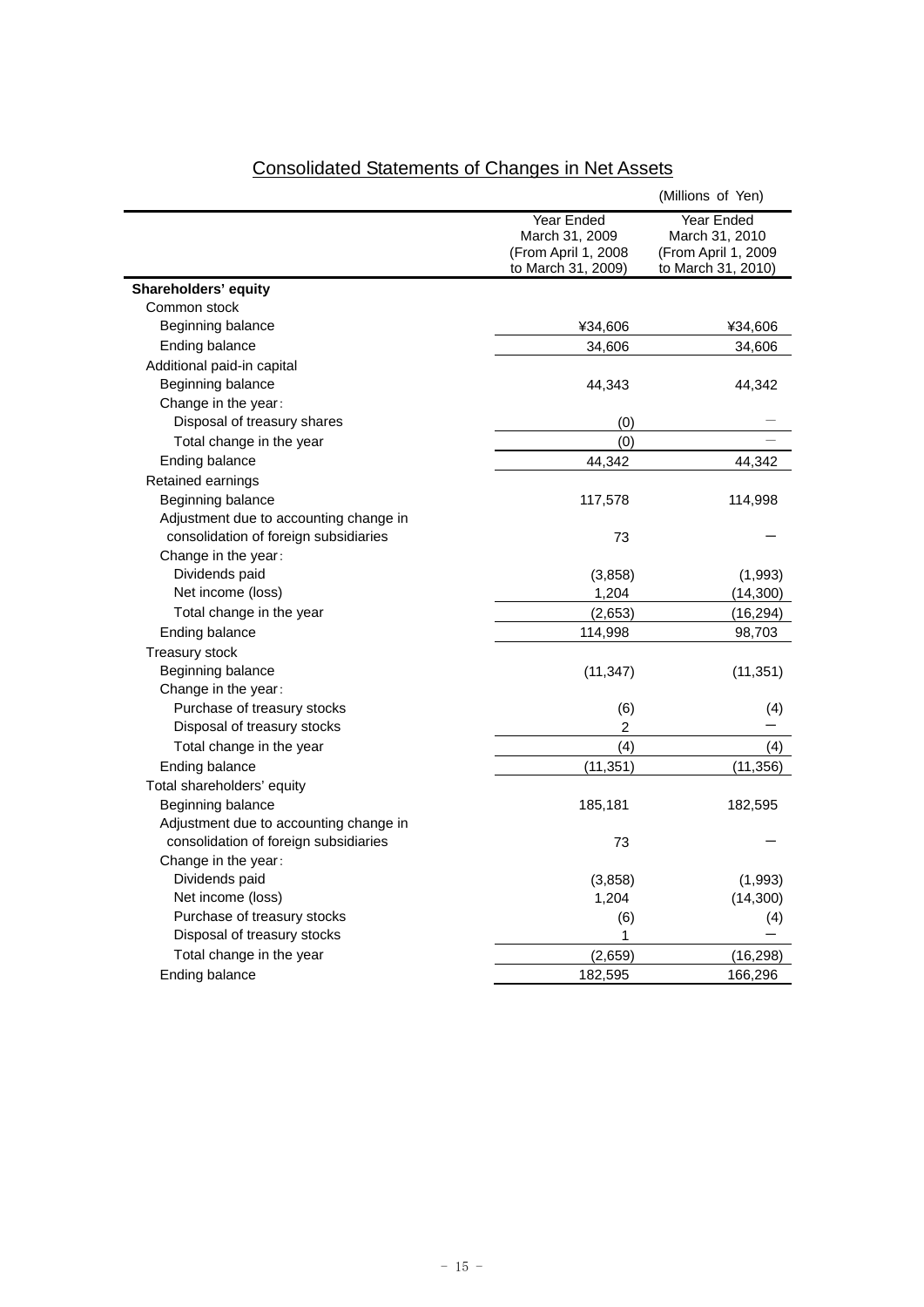|                                            | Year Ended<br>March 31, 2009<br>(From April 1, 2008) | Year Ended<br>March 31, 2010<br>(From April 1, 2009 |
|--------------------------------------------|------------------------------------------------------|-----------------------------------------------------|
|                                            | to March 31, 2009)                                   | to March 31, 2010)                                  |
| <b>Valuation and adjustments</b>           |                                                      |                                                     |
| Unrealized gain (loss) on other securities |                                                      |                                                     |
| Beginning balance                          | ¥469                                                 | ¥144                                                |
| Net change in the year                     | (325)                                                | 398                                                 |
| Ending balance                             | 144                                                  | 542                                                 |
| Foreign currency translation adjustments   |                                                      |                                                     |
| Beginning balance                          | 5,302                                                | (6,205)                                             |
| Net change in the year                     | (11, 508)                                            | 467                                                 |
| Ending balance                             | (6,205)                                              | (5,738)                                             |
| Total Valuation and adjustments            |                                                      |                                                     |
| Beginning balance                          | 5,772                                                | (6,061)                                             |
| Net change in the year                     | (11, 833)                                            | 865                                                 |
| Ending balance                             | (6,061)                                              | (5, 196)                                            |
| Minority interests                         |                                                      |                                                     |
| Beginning balance                          | 1,999                                                | 1,179                                               |
| Net change in the year                     | (820)                                                | (20)                                                |
| Ending balance                             | 1,179                                                | 1,158                                               |
| Total net assets                           |                                                      |                                                     |
| Beginning balance                          | 192,953                                              | 177,712                                             |
| Adjustment due to accounting change in     |                                                      |                                                     |
| consolidation of foreign subsidiaries      | 73                                                   |                                                     |
| Change in the year:                        |                                                      |                                                     |
| Dividends paid                             | (3,858)                                              | (1,993)                                             |
| Net income (loss)                          | 1,204                                                | (14,300)                                            |
| Purchase of treasury stocks                | (6)                                                  | (4)                                                 |
| Disposal of treasury stocks                | 1                                                    |                                                     |
| Net changes in the items other than        |                                                      |                                                     |
| shareholders' equity                       | (12, 654)                                            | 844                                                 |
| Total change in the year                   | (15, 313)                                            | (15, 454)                                           |
| Ending balance                             | 177,712                                              | 162,258                                             |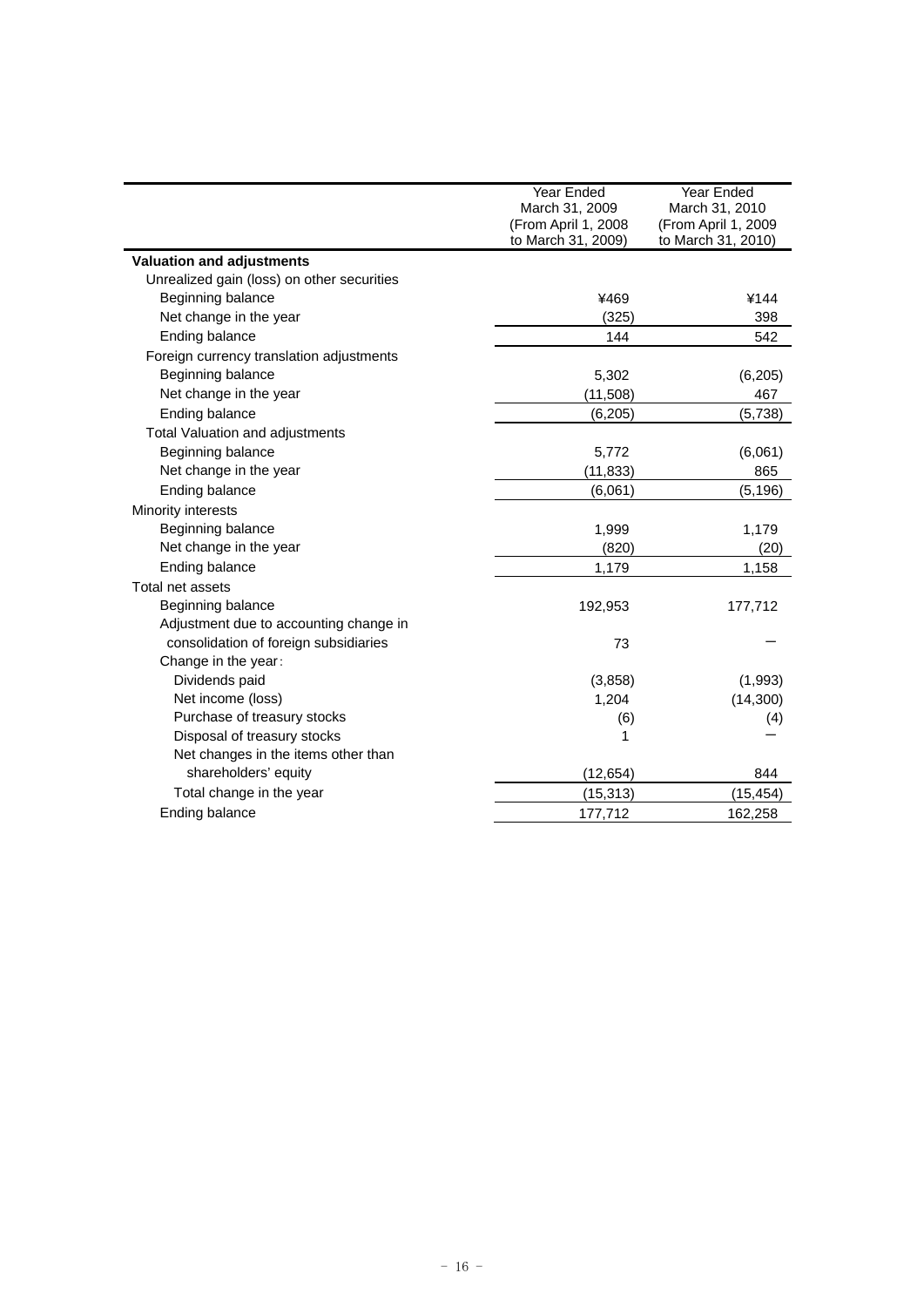# Consolidated Statements of Cash Flows

|                                                  |                                                                           | (Millions of Yen)                                                                |
|--------------------------------------------------|---------------------------------------------------------------------------|----------------------------------------------------------------------------------|
|                                                  | Year Ended<br>March 31, 2009<br>(From April 1, 2008<br>to March 31, 2009) | <b>Year Ended</b><br>March 31, 2010<br>(From April 1, 2009<br>to March 31, 2010) |
| Cash flows from operating activities:            |                                                                           |                                                                                  |
| Income (loss) before income taxes and minority   |                                                                           |                                                                                  |
| interests                                        | ¥6,284                                                                    | ¥(14,510)                                                                        |
| Depreciation and amortization                    | 10,636                                                                    | 9,736                                                                            |
| Loss on impairment                               | 933                                                                       |                                                                                  |
| Loss on sale/disposal of property, plant and     |                                                                           |                                                                                  |
| equipment                                        | 164                                                                       | 152                                                                              |
| Increase (decrease) in provisions                | (610)                                                                     | 558                                                                              |
| Interest and dividend income                     | (558)                                                                     | (219)                                                                            |
| Interest expenses                                | 118                                                                       | 489                                                                              |
| Foreign exchange loss (gain)                     | (390)                                                                     | 9                                                                                |
| Equity in losses (earnings) of affiliates        | 45                                                                        | (221)                                                                            |
| Loss (gain) on sale of investments in securities | 21                                                                        | (1)                                                                              |
| Loss on write-down of investments in securities  | 757                                                                       | 203                                                                              |
| Amortization of goodwill                         | 2,727                                                                     | 8,129                                                                            |
| Amortization of negative goodwill                | (1,063)                                                                   | (324)                                                                            |
| Decrease (increase) in trade receivables         | 26,169                                                                    | (3,490)                                                                          |
| Decrease (increase) in inventories               | (836)                                                                     | 2,699                                                                            |
| Increase (decrease) in trade payables            | (13, 388)                                                                 | 3,542                                                                            |
| Other                                            | (2, 152)                                                                  | (1, 292)                                                                         |
| Subtotal                                         | 28,860                                                                    | 5,461                                                                            |
| Interest and dividend received                   | 594                                                                       | 258                                                                              |
| Interest paid                                    | (135)                                                                     | (466)                                                                            |
| Income taxes paid                                | (4, 126)                                                                  | (851)                                                                            |
| Net cash provided by operating activities        | 25,192                                                                    | 4,401                                                                            |
| Cash flows from investing activities:            |                                                                           |                                                                                  |
| Purchase of property, plant and equipment        | (16, 504)                                                                 | (7, 230)                                                                         |
| Proceeds from sale of property, plant and        |                                                                           |                                                                                  |
| equipment                                        | 90                                                                        | 9                                                                                |
| Purchase of investments in securities            | (1,077)                                                                   | (156)                                                                            |
| Proceeds from sale of investments in securities  | 27                                                                        | 1.                                                                               |
| Increase in loans receivable                     | (2,007)                                                                   | (6)                                                                              |
| Collection on loans                              | 682                                                                       | 77                                                                               |
| Other                                            | (289)                                                                     | (18)                                                                             |
| Cash flows used in investing activities          | (19,078)                                                                  | (7, 322)                                                                         |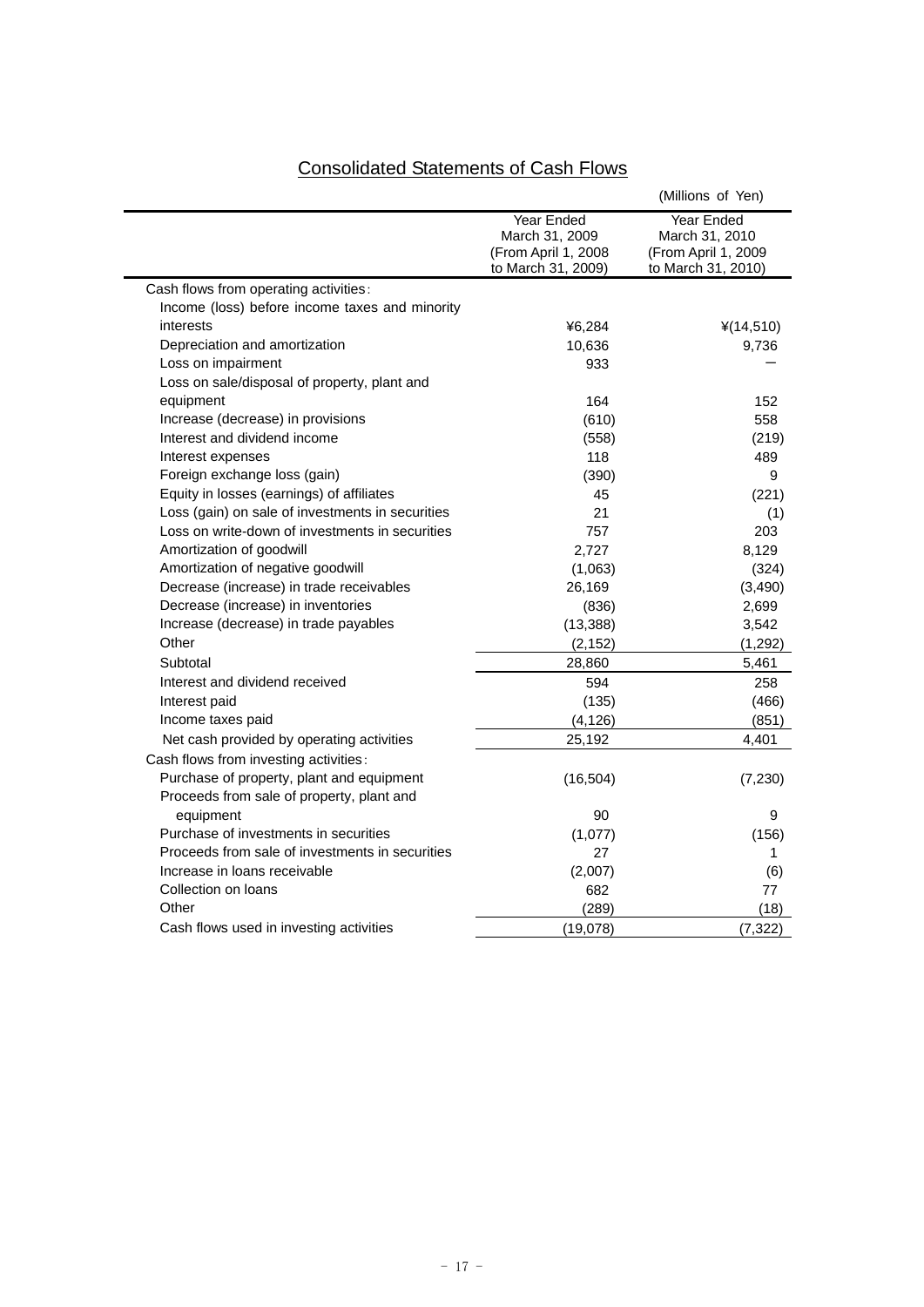|                                                  | Year Ended<br>March 31, 2009 | Year Ended<br>March 31, 2010 |
|--------------------------------------------------|------------------------------|------------------------------|
|                                                  | (From April 1, 2008          | (From April 1, 2009          |
|                                                  | to March 31, 2009)           | to March 31, 2010)           |
| Cash flows from financing activities:            |                              |                              |
| Proceeds from long-term bank loans               | ¥20,000                      | ¥—                           |
| Redemption of bonds                              | (5,000)                      |                              |
| Proceeds from issuance of bonds                  |                              | 10,000                       |
| Dividends paid                                   | (3,857)                      | (1,989)                      |
| Dividends paid to minority shareholders          | (30)                         | (28)                         |
| Purchase of treasury stocks                      | (6)                          | (4)                          |
| Proceeds from sale of treasury stocks            |                              |                              |
| Repayments of lease obligations                  | (76)                         | (45)                         |
| Net cash provided by financing activities        | 11,030                       | 7,932                        |
| Foreign currency translation adjustments on cash |                              |                              |
| and cash equivalents                             | (2,825)                      | 125                          |
| Net increase in cash and cash equivalents        | 14,319                       | 5,136                        |
| Cash and cash equivalents, beginning of the year | 49,810                       | 64,130                       |
| Cash and cash equivalents, end of the year       | 64,130                       | 69,266                       |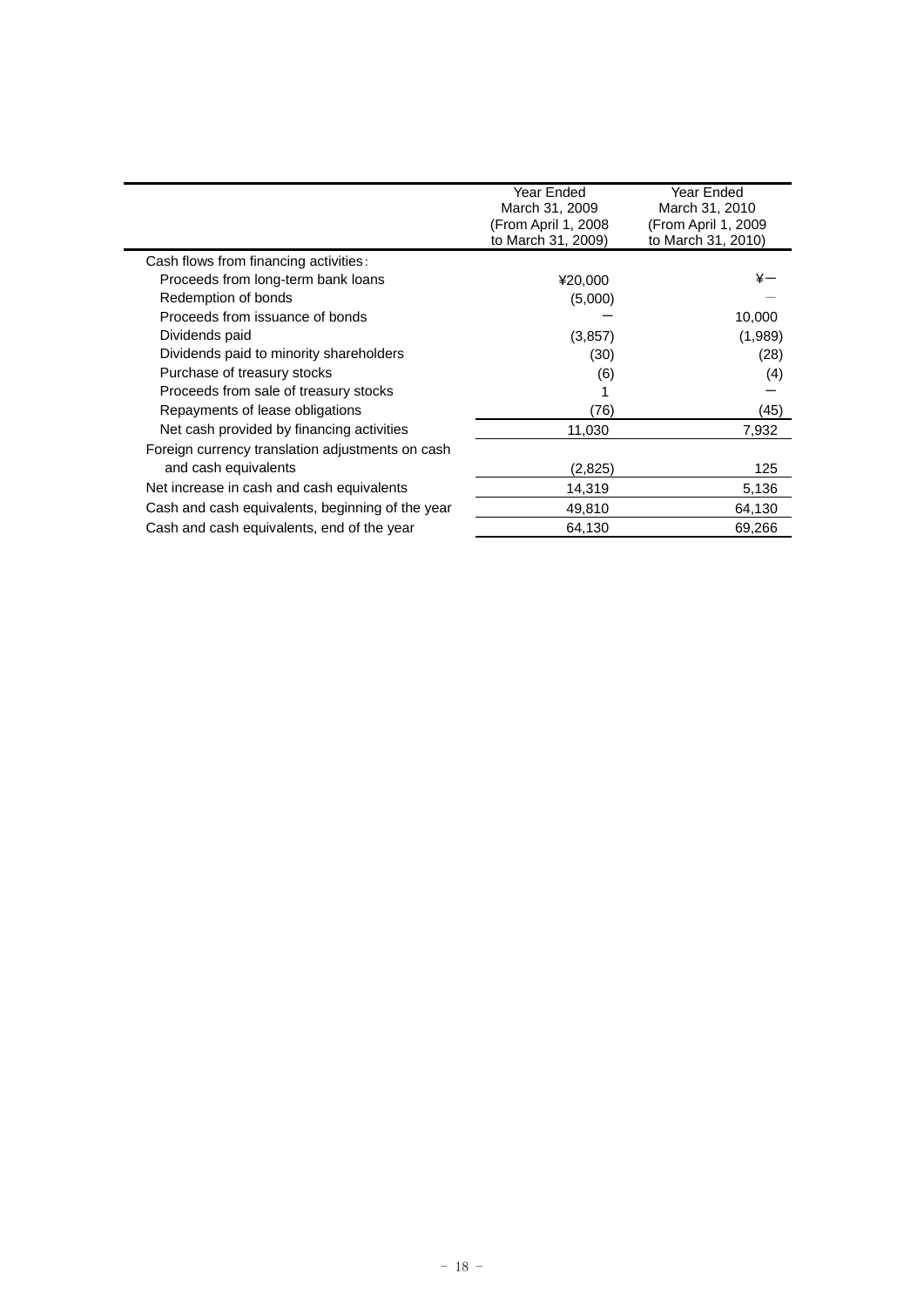## **Additional notes:**

Going concern issues: Not applicable.

## **Appointment / resignation of directors and/or corporate auditors (Scheduled effective date: June 19, 2010)**

1、 Directors to be newly nominated

| Name<br>Nobuyuki Maki | Current position<br>Manager of Yamaguchi Factory                                         | Scheduled position<br>in the THK Group<br>Director and General Manager<br>of Production Division                                |
|-----------------------|------------------------------------------------------------------------------------------|---------------------------------------------------------------------------------------------------------------------------------|
| Akihiko Kambe         | <b>President and Representative</b><br>Director of THK Manufacturing of<br>America, Inc. | <b>President and Representative</b><br>Director of THK Holdings of<br>America, L.L.C. and THK<br>Manufacturing of America, Inc. |

2、 Directors to retire

| Name<br>Masato Sawada | Current position<br>Director and General Manager of<br><b>FAI Division</b> | Scheduled position in the THK<br>Group after retirement<br><b>President and Representative</b><br>Director of RHYTHM<br><b>CORPORATION</b> |
|-----------------------|----------------------------------------------------------------------------|--------------------------------------------------------------------------------------------------------------------------------------------|
| Isamu Hatanaka        | Director and General Manager of<br><b>Production Division</b>              | Advisor                                                                                                                                    |

3、 Directors to be promoted

| Name          | Current position                                                                                                                                              | Scheduled position<br>in the THK Group |
|---------------|---------------------------------------------------------------------------------------------------------------------------------------------------------------|----------------------------------------|
| Hiroshi Imano | Director and Deputy General<br>Manager of Production Division and<br><b>President and Representative</b><br>Director of THK Manufacturing of<br>Europe S.A.S. | Managing Director of THK CO.,<br>LTD.  |